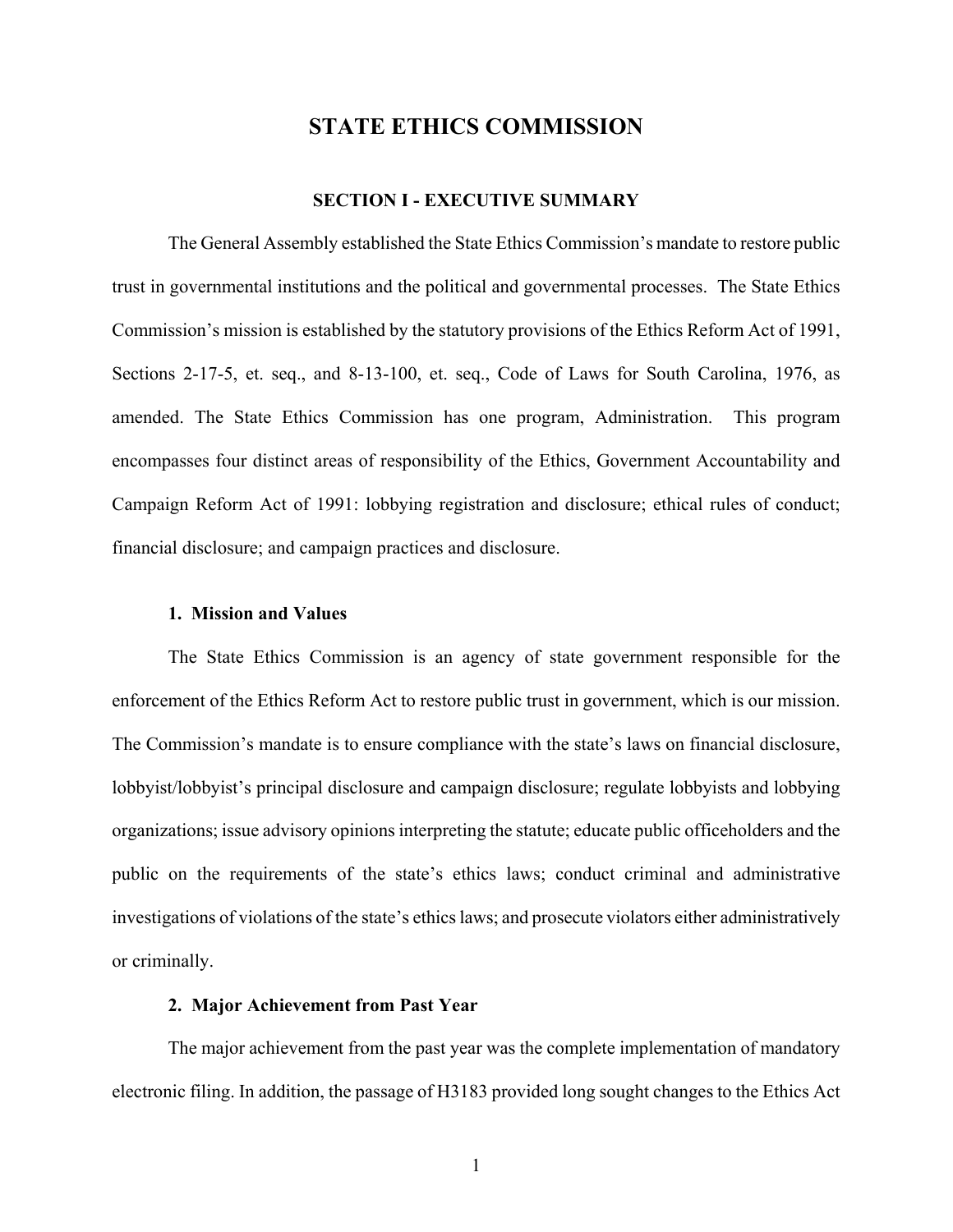regarding criminal penalties for failure to file.

#### **3. Key Strategic Goals for Present and Future Years**

Now that the mandated use of the electronic filing system by all filers has become law, the Commission key strategic goal is to have legislation introduced to amend various sections of the Ethics Reform Act to reflect mandatory filing requirements, i.e. those sections that discuss paper forms being forwarded, etc. Staff adjustments continue as a result of electronic filing and the needs of filers. The Commission's continued goal of cross training Commission staff is essential. The Commission will continue to comply with statutory mandates.

#### **4. Key Strategic Challenges**

Enforcement of the very complex Ethics Reform Act is one of the major challenges before the State Ethics Commission. Citizens' and state agencies' concern with public corruption and violations of the state's ethics laws have caused increased investigative and non-compliance caseloads. The Commission's mandate requires close analysis of critical issues of which the outcomes have significant impacts on the lives of the affected individuals, to include criminal prosecution. This mandate coupled with personnel and equipment needs, and limited funds, are major barriers to the fulfillment of the agency's mission and goals. The Commission must ensure that the latest technological advances are taken into account to balance the technology versus personnel scale.

#### **5. How the accountability report is used to improve organizational performance?**

The accountability report provides staff an opportunity to review past performance over the course of several years' reports. Agency management uses the report to project resources needed to meet the increasing needs of the agency and its customer groups.

# *SECTION II – ORGANIZATION PROFILE*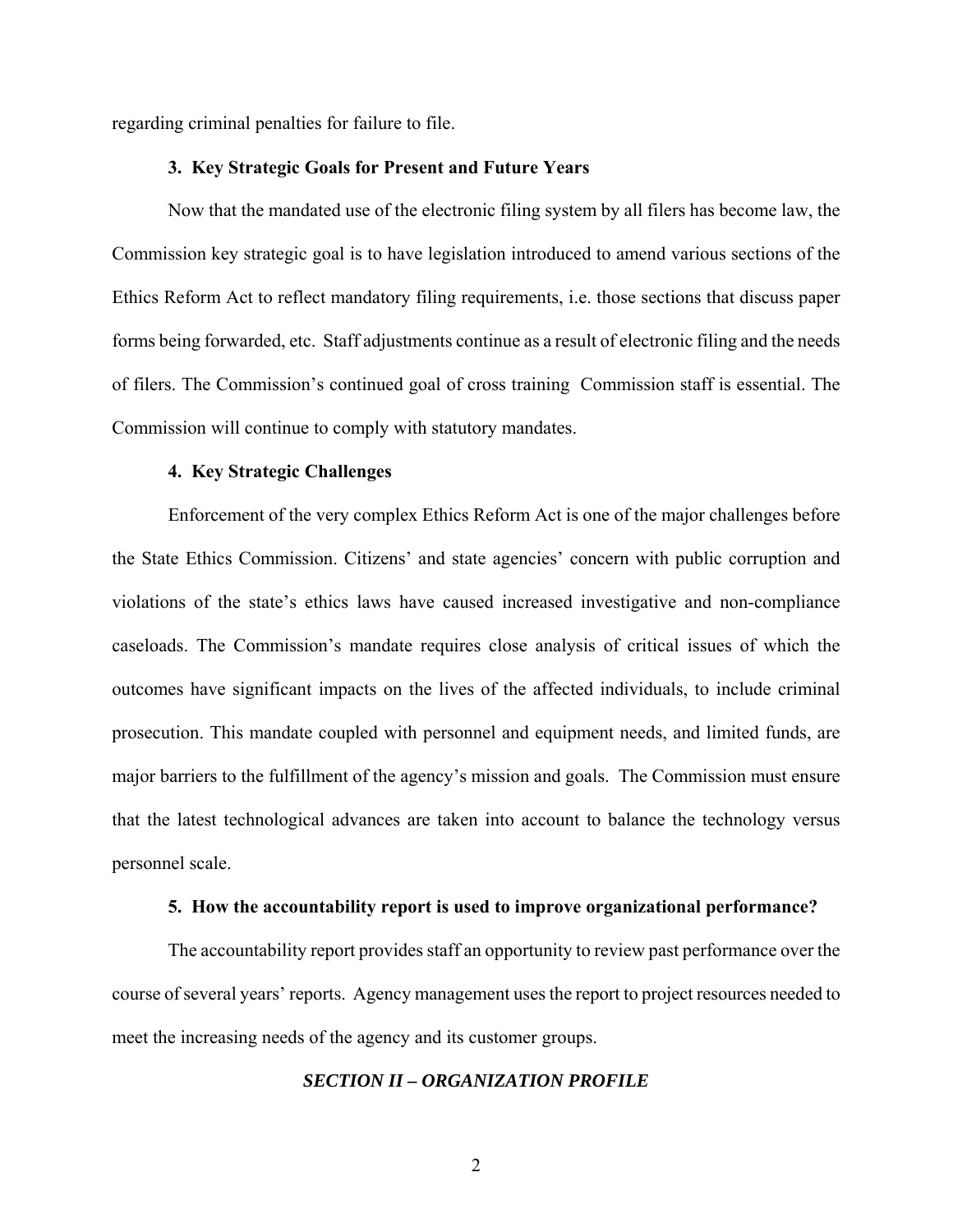The State Ethics Commission has no product and its main service is the enforcement of the Ethics Reform Act, to include regulating lobbyists and lobbyist's principals; ensuring filing of both the Statement of Economic Interests form and the Campaign Disclosure form and the compilation of that data; as well as ensuring compliance with the Rules of Conduct.

• The Commission's customer groups include public officials, public members, public employees, candidates and political committees, other state and local agencies, lobbyists and lobbyist's principals, the citizens of South Carolina, and the media. This group's key expectation is the timely disclosure of Campaign Disclosure forms, Statement of Economic Interests forms and lobbying information.

 The above entities are also the Commission's stakeholders groups in that they are interested in and affected by the Commission's actions and its success or failure.

 Beyond the computer support and services provided by the Division of State Information Technology (DSIT) and periodic private vendors, the Commission does not have key suppliers. All other services and supplies are obtained through the bid process. The Commission is in partnership with SC Interactive (SCI) to provide continued services for the electronic filing system.

The Commission has only one location at 5000 Thurmond Mall, Suite 250, Columbia.

 The Commission has ten permanent employees (eight FTEs and two PTEs). The Executive Director is unclassified and all other employees are classified.

 The Commission regulates lobbying in the state; however, it has no other regulatory duties, nor is it governed by federal regulations.

 The certified law enforcement officers must maintain their certification through continuing education with the South Carolina Criminal Justice Academy.

3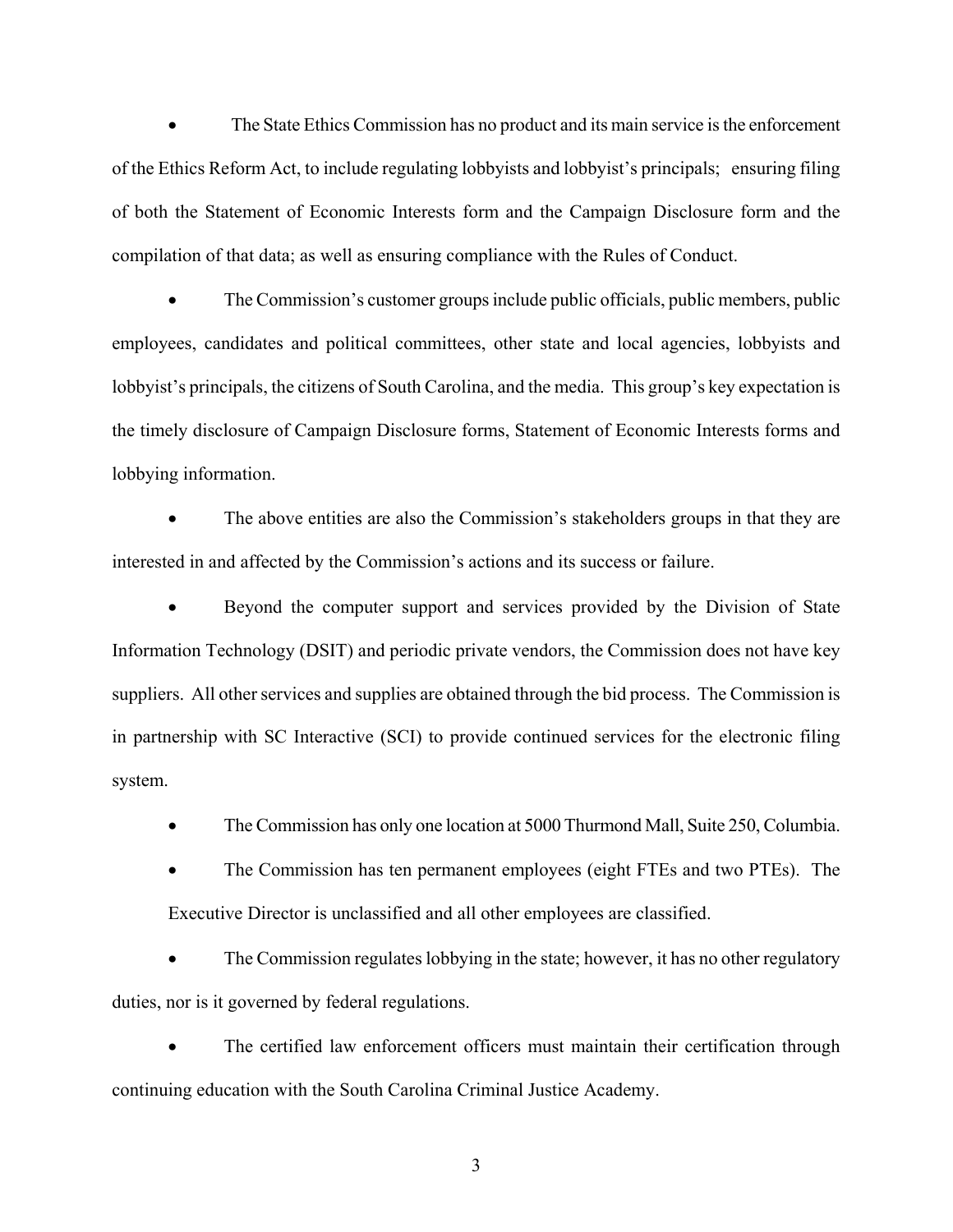The Commission uses the accountability report to maintain an overall organizational focus on performance improvement. The report is used to evaluate both the number of forms being received each year, as well as the timeliness of auditing the forms and in the past making them available for review.

• The State Ethics Commission is composed of nine private citizens who are appointed by the Governor with the advice and consent of the General Assembly. One Commissioner resigned at the conclusion of her term and three commissioners are serving until their replacements are named. The Commission sets the policy; recommends legislative changes to the statute; issues formal advisory opinions; and conducts hearings into complaint matters. The Executive Director is responsible for directing the operational and administrative management of the agency and providing oversight to investigations, and other activities of an extremely sensitive nature. The Executive Director reports directly to the State Ethics Commission. All other employees report to supervisors or directly to the Executive Director. The Commission is in the business of processing information received by lobbyists/lobbyist's principals; public officials, public members and public employees; and candidates and political committees and ensuring compliance with the Ethics Reform Act.

4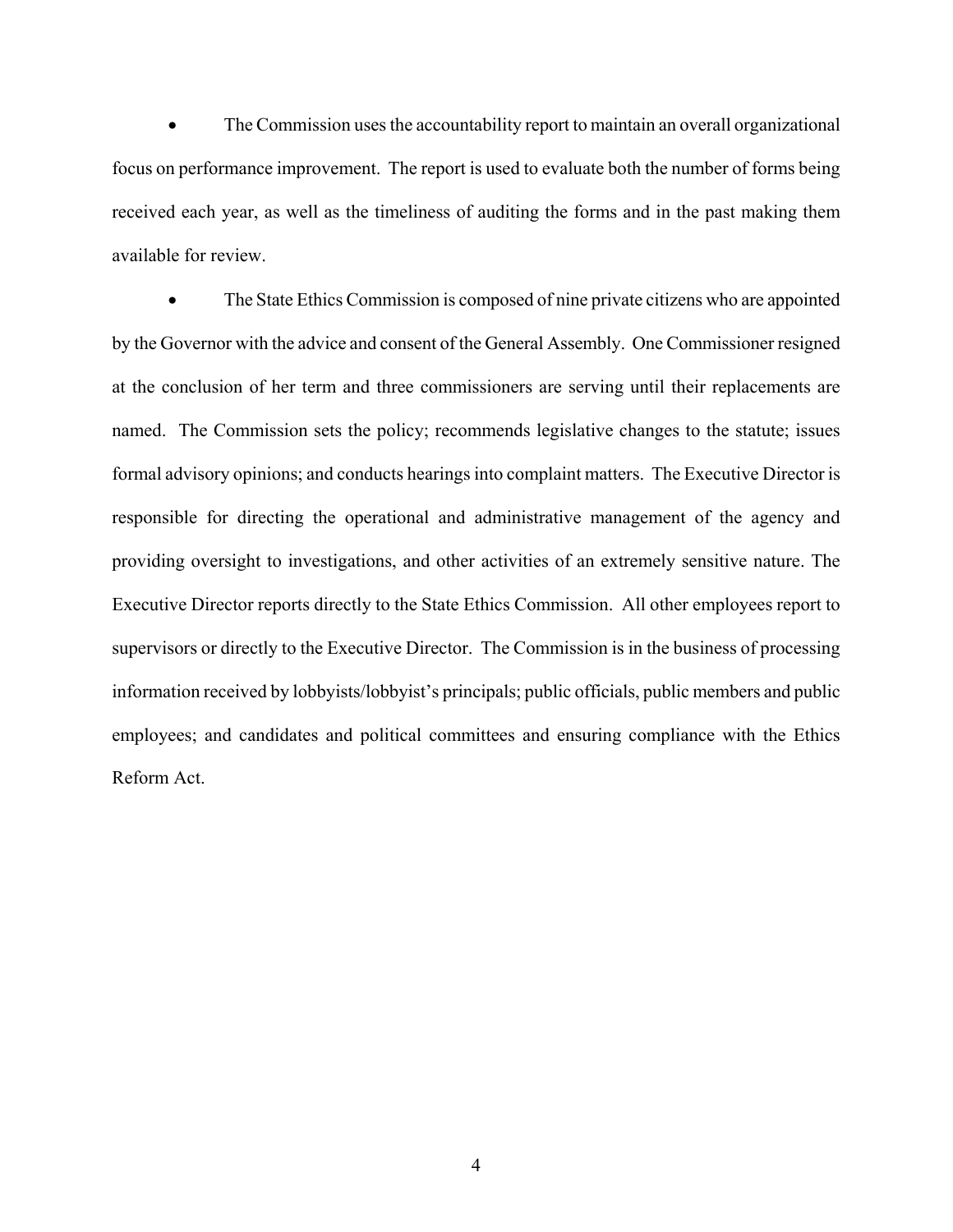# *Accountability Report Appropriations/Expenditures Chart Example Base Budget Expenditures and Appropriations*

|                                                                 | FY09-10 Actual<br><b>Expenditures</b> |                                |                       | FY10-11 Actual<br><b>Expenditures</b> | <b>FY11-12 Appropriations</b><br>Act |                                |  |
|-----------------------------------------------------------------|---------------------------------------|--------------------------------|-----------------------|---------------------------------------|--------------------------------------|--------------------------------|--|
| <b>Major Budget</b><br><b>Categories</b>                        | <b>Total</b><br><b>Funds</b>          | <b>General</b><br><b>Funds</b> | Total<br><b>Funds</b> | <b>General</b><br><b>Funds</b>        | Total<br><b>Funds</b>                | <b>General</b><br><b>Funds</b> |  |
| Personal<br>Service                                             | \$438,619                             | \$262,082                      | \$430,111             | \$192,154                             | \$430,567                            | \$187,519                      |  |
| Other<br>Operating                                              | \$198,069                             |                                | \$130,642             | \$64,540                              | \$230,000                            |                                |  |
| <b>Special Items</b>                                            |                                       |                                |                       |                                       |                                      |                                |  |
| Permanent<br><i><b>Improvements</b></i>                         |                                       |                                |                       |                                       |                                      |                                |  |
| <b>Case Services</b><br><b>Distributions</b><br>to Subdivisions |                                       |                                |                       |                                       |                                      |                                |  |
| <b>Fringe Benefits</b>                                          | \$153,503                             | \$102,104                      | \$110,451             |                                       | \$114,524                            | \$70,064                       |  |
| Non-recurring<br><b>Total</b>                                   | \$790,191                             | \$364,186                      | \$671,204             | \$256,694                             | \$775,091                            | \$257,583                      |  |

# *Other Expenditures*

| <b>Sources of Funds</b>         | FY09-10 Actual<br><b>Expenditures</b> | FY10-11 Actual<br><b>Expenditures</b> |
|---------------------------------|---------------------------------------|---------------------------------------|
|                                 |                                       |                                       |
| <b>Supplemental Bills</b>       |                                       |                                       |
| Capital Reserve<br><b>Funds</b> |                                       |                                       |
| Bonds                           |                                       |                                       |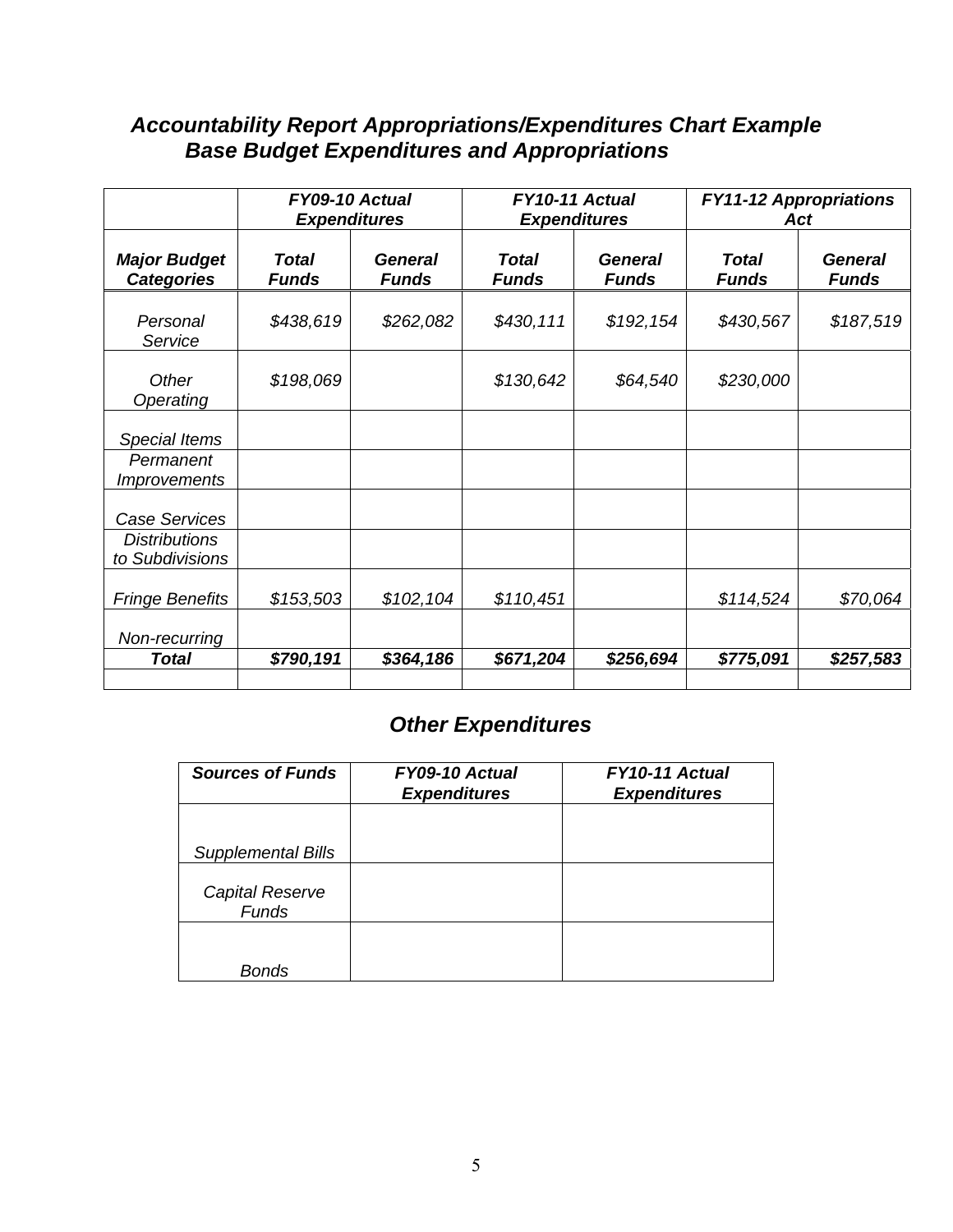#### *Major Program Areas*

| Program<br><b>Number</b> | <b>Major Program Area</b><br><b>Purpose</b>                                                                                                                                                                         | FY 09-10<br><b>Budget Expenditures</b> |                    |      | $F-10-11$<br><b>Budget Expenditures</b> | <b>Key Cross</b><br><b>References for</b> |                           |
|--------------------------|---------------------------------------------------------------------------------------------------------------------------------------------------------------------------------------------------------------------|----------------------------------------|--------------------|------|-----------------------------------------|-------------------------------------------|---------------------------|
| and Title                | (Brief)                                                                                                                                                                                                             |                                        |                    |      |                                         |                                           | <b>Financial Results*</b> |
| 01000000 Administration  |                                                                                                                                                                                                                     | State:                                 | 262.082.00         |      | State:                                  | 256.694.00                                | Category 7.3              |
|                          | This program encompasses four distinct areas<br>of responsibility of the Act: lobbying<br>registration and disclosure; ethical rules of<br>conduct; financial disclosure; and campaign<br>practices and disclosure. | Federal:                               |                    |      | Federal:                                |                                           |                           |
|                          |                                                                                                                                                                                                                     | Other:                                 | 102.104.00         |      | Other:                                  | 414.509.00                                |                           |
|                          |                                                                                                                                                                                                                     | Total:                                 | 364.186.00         |      | Total:                                  | 671.203.00                                |                           |
|                          |                                                                                                                                                                                                                     |                                        | % of Total Budget: | 100% |                                         | 100%<br>% of Total Budget:                |                           |

*Below: List any programs not included above and show the remainder of expenditures by source of funds.* 

| <b>Remainder of Expenditures:</b> | State:             | State:             |
|-----------------------------------|--------------------|--------------------|
|                                   | Federal:           | Federal:           |
|                                   | Other:             | Other:             |
|                                   | Total:             | Total:             |
|                                   | % of Total Budget: | % of Total Budget: |

*\* Key Cross-References are a link to the Category 7 - Business Results. These References provide a Chart number that is included in the 7th section of this document.*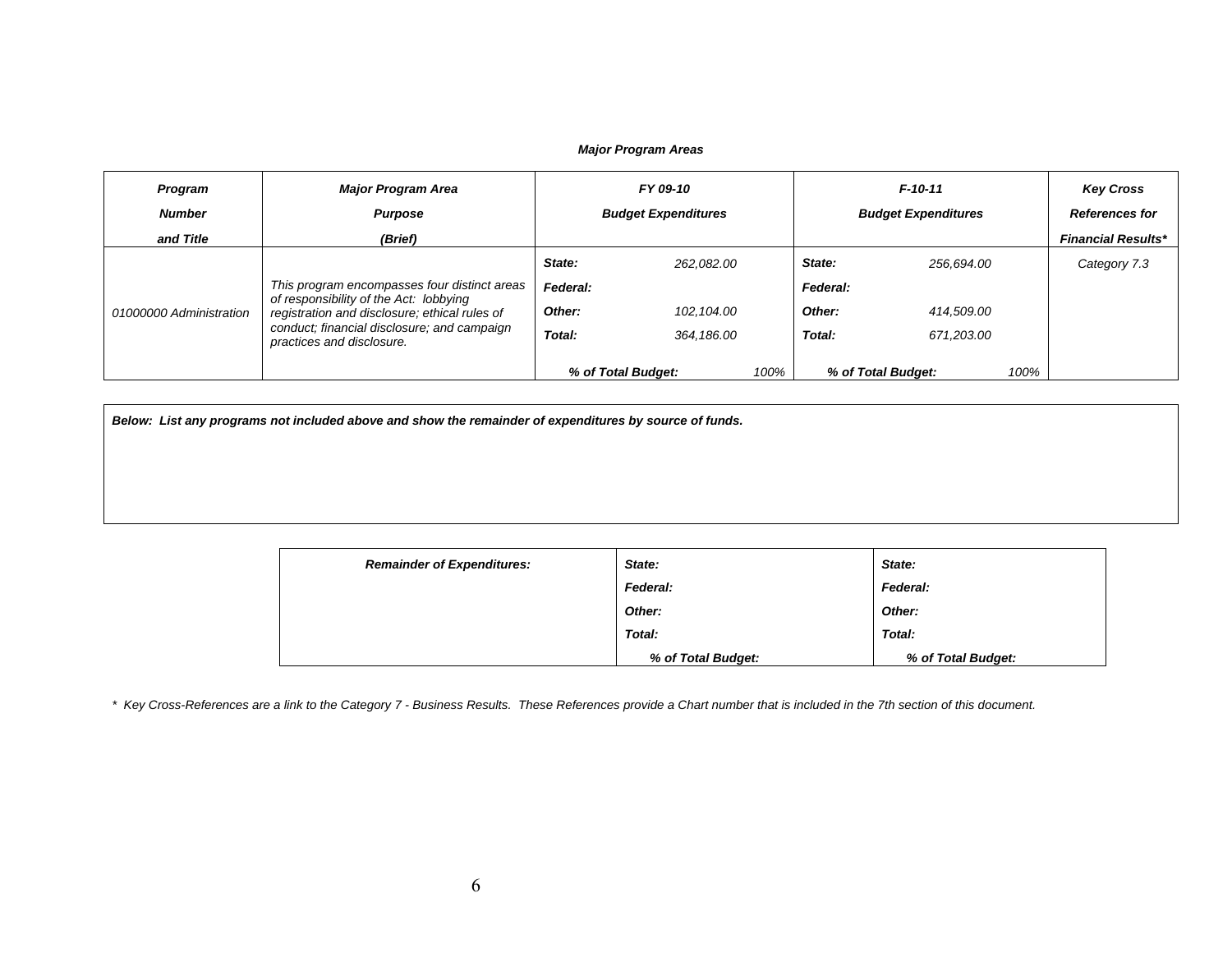#### **SECTION III - ELEMENTS OF MALCOLM BALDRIGE AWARD CRITERIA**

#### **Category I – Leadership, Governance & Social Responsibility**

The State Ethics Commission is a very small state agency with a staff of ten people (eight FTEs and two PTEs). No layers of managers, supervisors, or deputies exist between the Commission's senior leader, the Executive Director, and the Commission staff. The Executive Director speaks to each employee on a regular basis. Long term performance expectations and directions are communicated at annual staff reviews conducted each September. This one month review period allows the Executive Director to plan merit raises and revise employee responsibilities as needed. During annual reviews employee performance expectations are discussed and set. Organizational values are discussed with new hires after a new employee reviews the Commission's Administrative Policies and Procedure Manual. All employees are required to stay up to date on changes to the Commission's manual. As the state agency that enforces the Ethics Reform Act, both the Executive Director and staff model ethical behavior. Commission members recuse themselves and leave the room when even a potential, not actual, conflict exists. Policies and procedures are in place for the use of Commission equipment and supplies and subsequent reimbursement, i.e making personal copies or sending personal faxes.

Staff is well aware of who the Commission's customers are, as each employee interacts with customers everyday, whether on the phone or in person. The Commission's customers include the citizens of South Carolina, public officials, public members, public employees, candidates for public office, committees, lobbyists and lobbyist's principals, all state agency heads, the Governor's Office, and the media. Interaction between staff and the public has been intense since the launch of the electronic filing system in October 2007. Since the passage of H3066 in May 2010, telephone interaction has exploded as filers called for assistance as they maneuvered through the electronic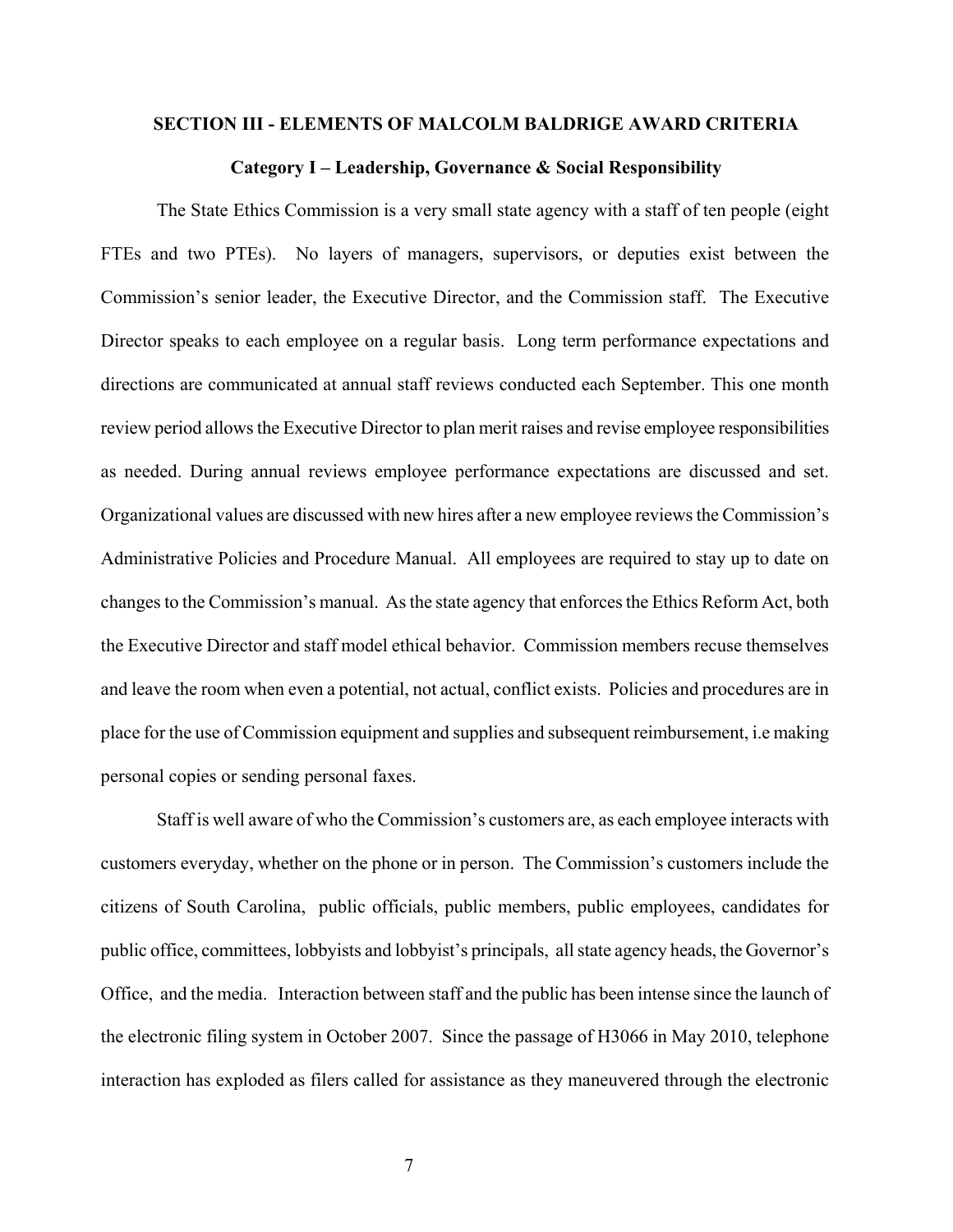filing system for the first time. Five staff members are able to walk filers through the entire process of registering all required disclosure. The public reporting component has also required much interaction in helping the public find electronic reports. Staff is courteous and knowledgeable in responding to the Commission's customers. Staff, to include the Executive Director, has an opendoor policy for walk-in customers and has dedicated a computer to assist those walk-ins.

The Commission does not normally address the current and potential impact of the Ethics Reform Act on the public, since the Commission is mandated to enforce the Act as written. Services are provided within the confines of the Act. If the General Assembly amends the Act, then the Commission must enforce it notwithstanding the impact, either negative or positive. The Commission must submit fiscal impact statements with proposed amendments.

The Executive Director is the Commission's chief financial officer and chief procurement officer and thus has sole oversight of fiscal matters. The General Counsel reports directly to the Executive Director and all legal matters regarding the representation of the Commission are discussed with the Executive Director. The size of the agency provides no isolation of the Executive Director from day-to-day activities of the Commission.

The Executive Director receives and reviews a monthly compliance report which is a compilation of key performance measures which include the number of forms received both by paper and electronically; the number of complaints received; the number of complaints resolved; the number of both formal and informal opinions issued; and the amount of money received, to include late-filing penalties, complaint fines, administrative fees and lobbyist's/lobbyists' principals registration fees. This same information from the previous fiscal year is also provided on the compliance report for comparison. This report is presented to the Commission at each scheduled meeting.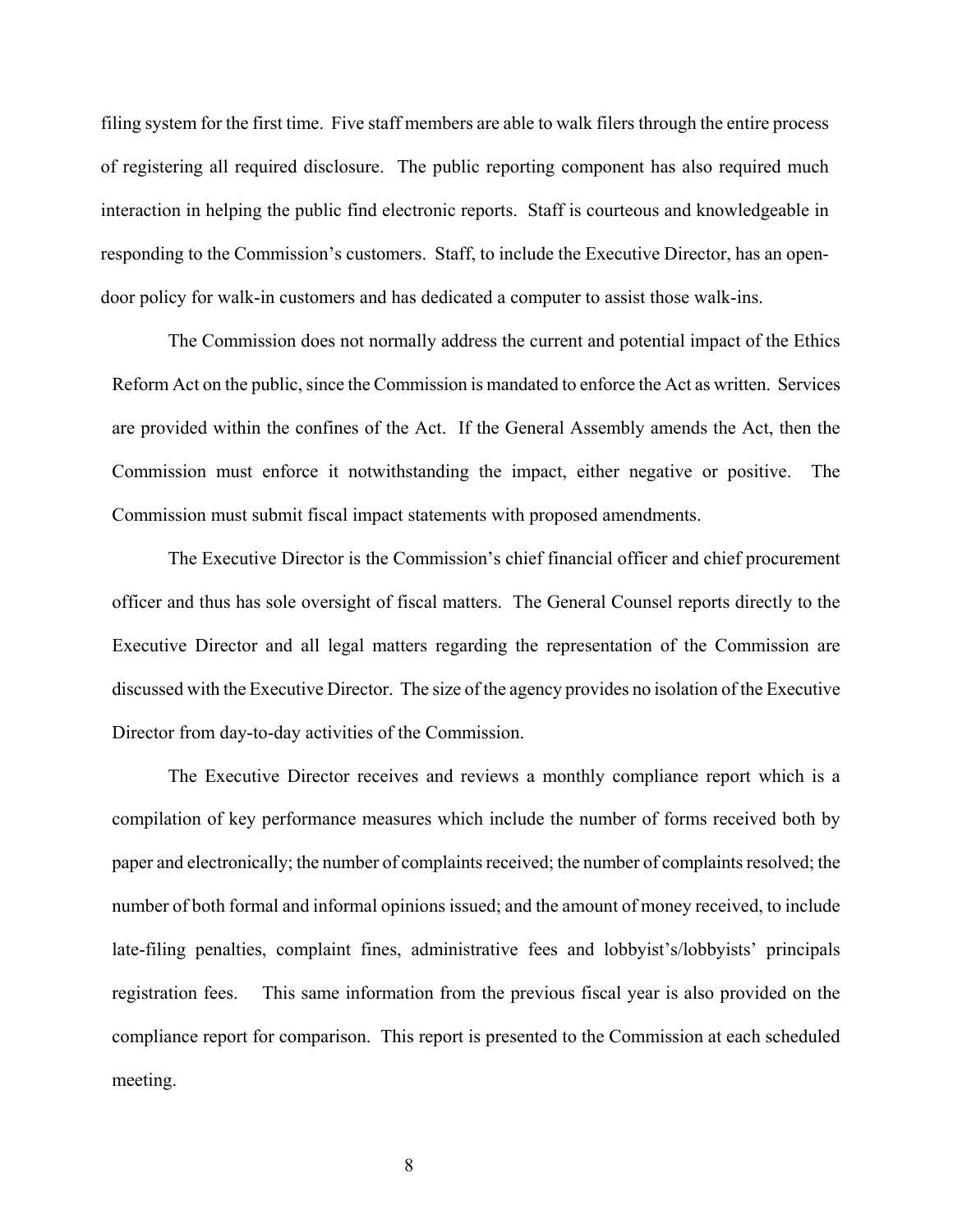In an effort to ensure that the Deputy Director is aware of all aspects of the agency's operations, the Executive Director and the Deputy Director work closely on a daily basis, and discuss all phases of agency operations as they occur. The Executive Director and Deputy Director have participated in and graduated from the Budget and Control Boards Executive Institute. Midlevel supervisory personnel are encouraged to participate in operational meetings in order to gain knowledge in areas other than their own. The Executive Director and the Deputy Director encourage mid-level supervisory personnel to attend leadership training such as the Certified Public Manager's (CPM) course, Human Resource management courses and other leadership classes which may be appropriate.

Staff is encouraged to participate in community service projects. The Commission had approximately 90% participation in the United Way campaign and the Good Health Appeal. Various members of staff also participated in Buck-A-Cup, Midlands CROP Walk, Meals on Wheels and regular blood and platelet donations to the American Red Cross. In addition, many staff members are actively involved in their churches and their church's community outreach programs.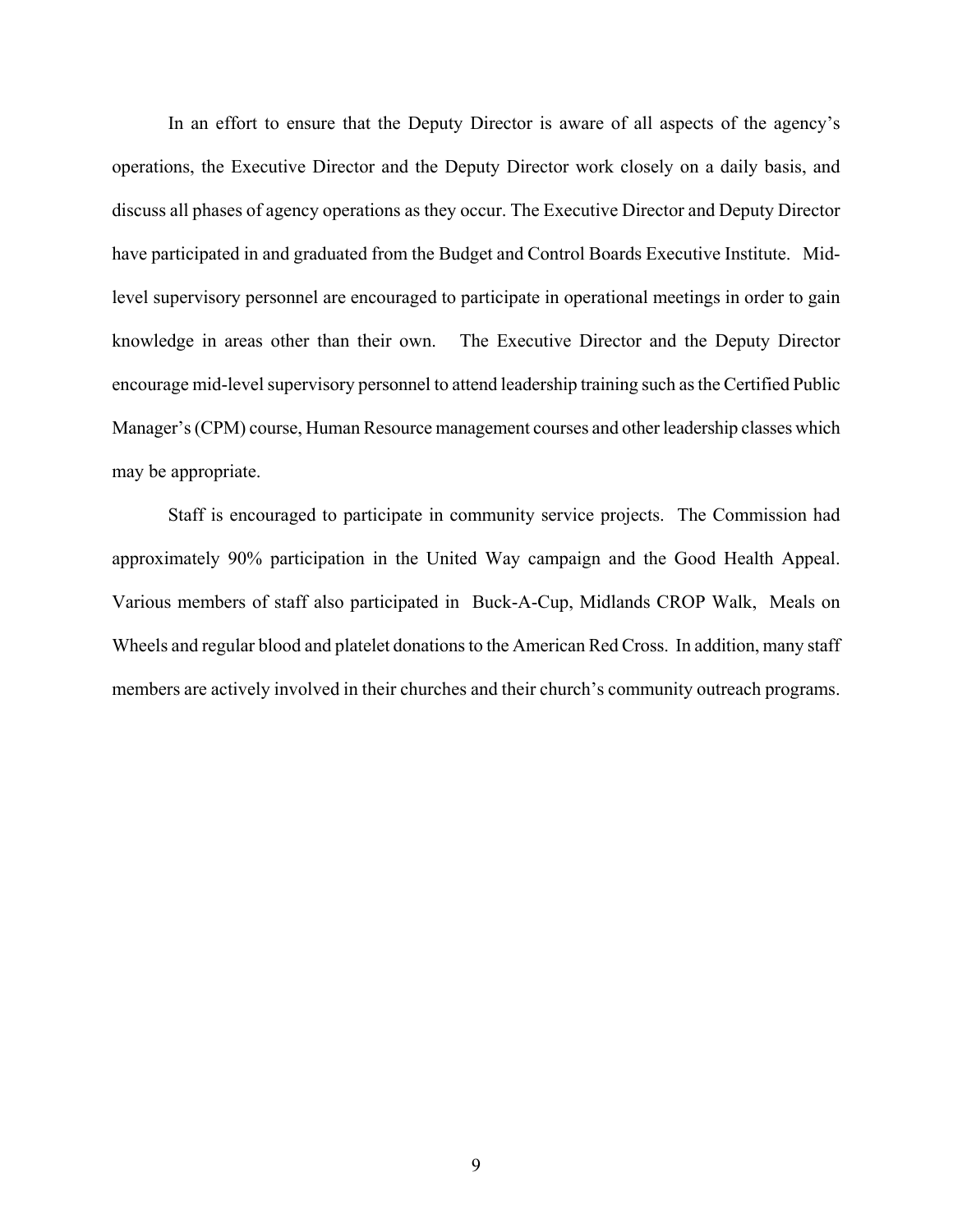### *Category 2 - Strategic Planning*

The Executive Director, with staff input and some input from Commission members, is the sole participant in the strategic planning process. Staff input is welcomed and the Executive Director formulates the strategic plan after reviewing input and process results from the previous year. The Commission is forced to conform any strategic planning to its small budget and its small staff which in many ways is both its strength and its weakness. Without layers and layers of personnel, staff can move quickly to implement new ideas without waiting for multiple approvals and reviews. New technology is both a strength and weakness due to the costs. The Commission was fortunate to work with SCI on the electronic filing system at little expense to the Commission. It was a slow, deliberative process, which has provided a state of the art system to the Commission's filers. The Commission continually cross trains staff to include the duties of the Executive Director. The Commission's web-site continues to be the first source of information for the public and its content is regularly added to and updated. It is from the web-site that filers access the electronic filing system for all forms and the public access the public reporting component of electronic filing.

The Commission continues to work with SCI on the continued up-dating of the electronic filing system for all filers. Tweaks are made on a monthly basis. The cross training continues which requires significant amounts of staff time but not of other resources.

In presenting the Commission's budget to the General Assembly, the Commission was unable to deploy its key strategic goal for housekeeping changes to the Act to reflect mandatory electronic filing system. As for the second key strategic goal of cross training employees, staff meetings and one-on-one meetings between the Executive Director and staff are the means used to communicate and deploy that strategic goal.

Strategic planning is limited by the Commission's budget and the Ethics Reform Act. All of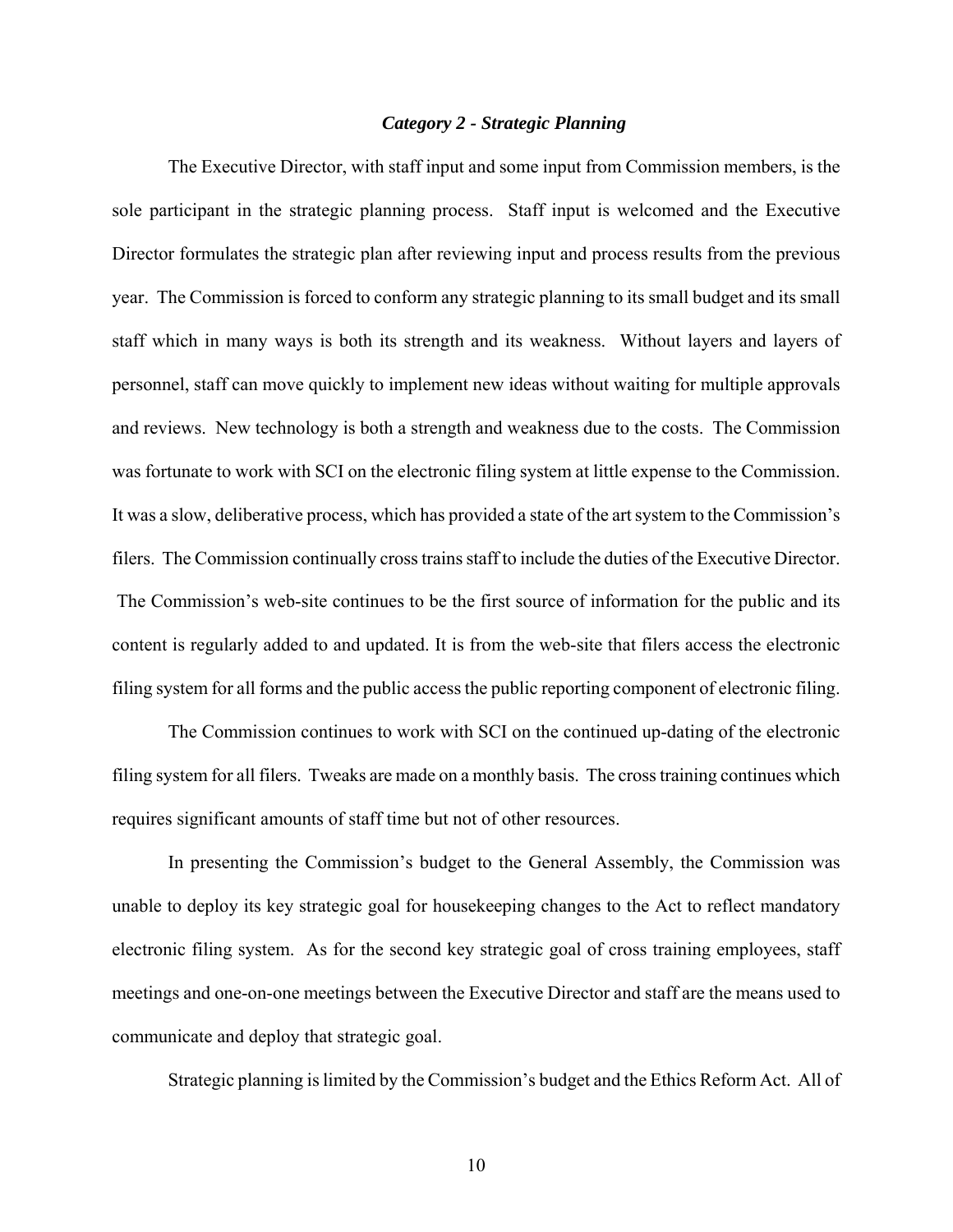the Commission's responsibilities are legislatively mandated; therefore, any plan changes from yearto-year are the result of legislative amendments to the statute. Absent a legislative change, the Commission's plans do not change.

The Commission's previous accountability reports can be found on the Commission's web page, http://ethics.sc.gov. The report includes the Commission's strategic objectives, action plans and performance measures.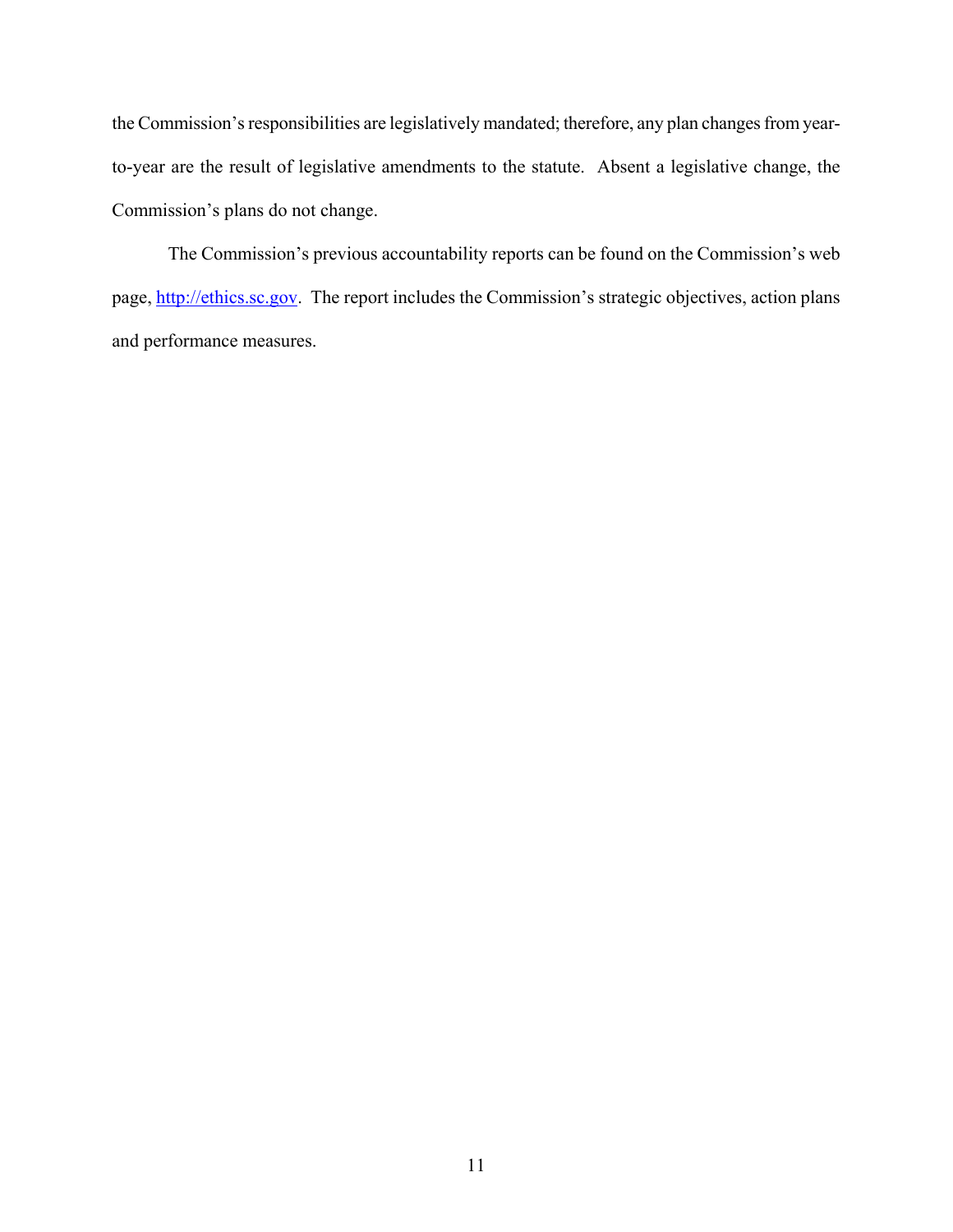# *Strategic Planning*

| <b>Program</b><br><b>Number</b><br>and Title | <b>Supported Agency</b><br><b>Strategic Planning</b><br>Goal/Objective                                                                                                                                                                                        | <b>Related FY 10-11</b><br><b>Key Agency</b><br><b>Action Plan/Initiative(s)</b>                                                                                                                                                                                                                                                                                                                                                              | <b>Key Cross</b><br><b>References for</b><br><b>Performance</b><br>Measures* |
|----------------------------------------------|---------------------------------------------------------------------------------------------------------------------------------------------------------------------------------------------------------------------------------------------------------------|-----------------------------------------------------------------------------------------------------------------------------------------------------------------------------------------------------------------------------------------------------------------------------------------------------------------------------------------------------------------------------------------------------------------------------------------------|------------------------------------------------------------------------------|
| 01000000<br>Administrative                   | The most important strategic<br>goal, now that the electronic<br>filing system is fully<br>implemented and mandated, is<br>to have legislation introduced<br>to amend various sections of<br>the Ethics Reform Act to reflect<br>an electronic filing system. | In October 2007 the electronic filing<br>system went live for campaigns and<br>Statements of Economic Interests. In<br>January 2009 the final lobbying<br>component of the electronic filing<br>system went live. Legislation to<br>mandate all filers use the electronic<br>filing system was introduced in 2009<br>and passed in 2010. Staff will seek a<br>sponsor of legislation to make the<br>appropriate amendments to the<br>statute. | Chart 7.3-1                                                                  |
|                                              |                                                                                                                                                                                                                                                               |                                                                                                                                                                                                                                                                                                                                                                                                                                               |                                                                              |

*Key Cross-References are a link to the Category 7 - Business Results. These References provide a Chart number that is included in the 7th section of this document.*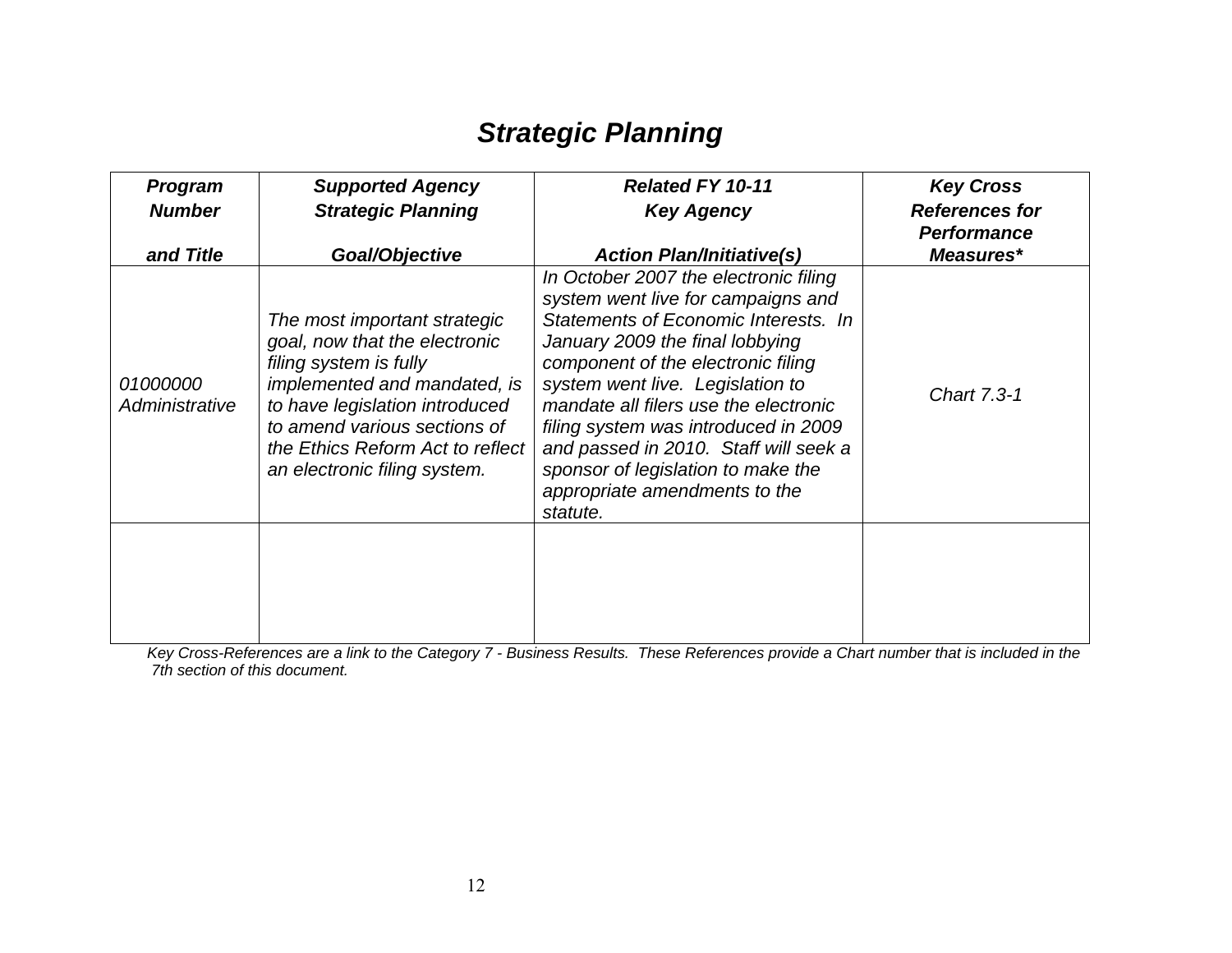#### *Category 3 - Customer Focus*

Key customers and stakeholders of the State Ethics Commission are complainants and respondents; filers of forms; reviewers of forms; public officials, public members and public employees; candidates and committees; lobbyists and lobbyist's principals; the citizens of South Carolina; training participants; and opinion requesters. The largest percentage of the Commission's customers is determined by the Ethics Reform Act and it is the Act that determines each customer's requirements.

The Commission is constrained in keeping its listening and learning methods current with changing customer needs and expectations by two major factors: the Ethics Reform Act itself and the Commission's budget. Clearly the trend in disclosure, is the electronic format, which is the preferred format for making this information available to the public. Now that all filers must use the electronic filing system, information is available to the public in real time. With an open door policy Commission staff has historically aided our key customers face-to-face. That is no longer the case. The telephone is now the primary source of contact. E-mail is the secondary source of contact with face-to-face contact coming a distant third. We explain and demonstrate the electronic filing system with first-time filers.

Due to budget constraints only two key customer groups were regularly surveyed in FY2011: training participants and citizens coming to the Commission's office to review documents. When the Commission conducts its standard training, a training survey is provided to the participants to complete. In other training situations, staff is part of a program wherein survey results are compiled at the conclusion of the entire program and staff is notified of the results at a later date. A review of the Commission's training survey results found that approximately 97% of responders found the training to be good or excellent; however, 3% found it to be poor and unresponsive to their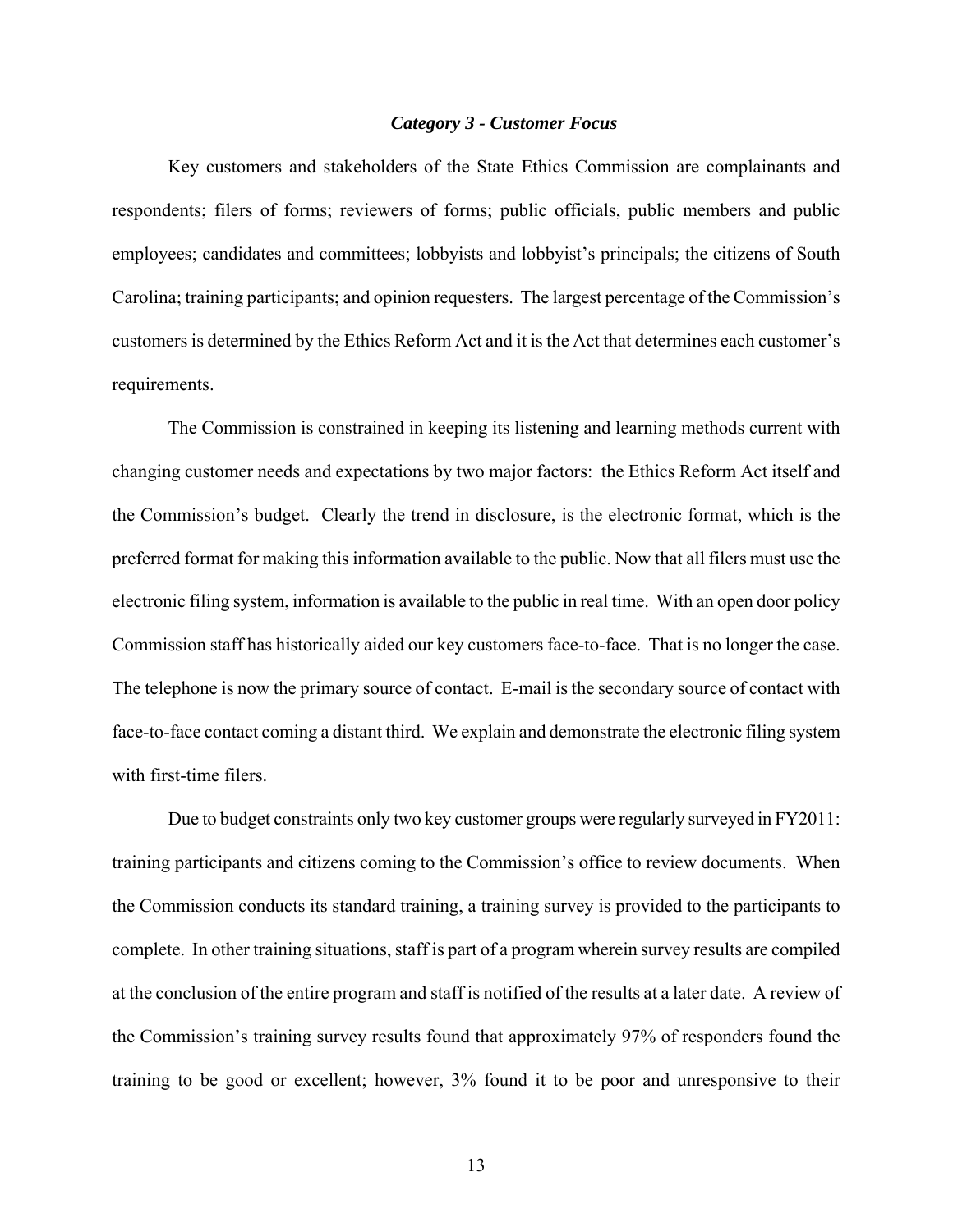expectations. Citizens who come to the office and who are inclined to complete a survey are unanimous in their satisfaction. By statute, our top two key customers are filers of forms and parties to complaints. Staff has not yet developed either a cost effective or reliable surveying technique for either group. Although the final electronic filing system is operational a survey component is still being examined for filers. Anecdotally, most filers appreciate the electronic filing system once they become familiar with it. A small handful continues to dislike it immensely. Technological change is difficult for some people.

The Commission has customers and stakeholders with conflicting agendas. Much of the Commission's work remains confidential during complaint proceedings at least prior to a finding of probable cause. Complaint hearings remain confidential.

#### *Category 4 –Measurement, Analysis and Knowledge Management*

It continues to be the Commission's belief that what gets measured is what gets done in an organization. Every year the Commission measures the number of forms received; the number of complaints received; the number of complaints resolved; the number of both formal and informal opinions issued; the number of trainings and participants; and the amount of money received, to include late-filing penalties, complaint fines, administrative fees and lobbyists'/lobbyist's principals' registration fees. The Commission's key measures are the comparisons between numerous years of compiling data of the number of various forms filed. The Commission compares the current year's numbers with past years, as well as comparing it with data from other similarly situated agencies. The Commission relies on staff members whose duties include the compilation of this information. The Commission uses the analysis of this data to assist in developing the strategic plan in the employee reviews each year. The Commission attempts to find other public agencies with comparable duties and mandates. As a result of the Commission's membership with COGEL (the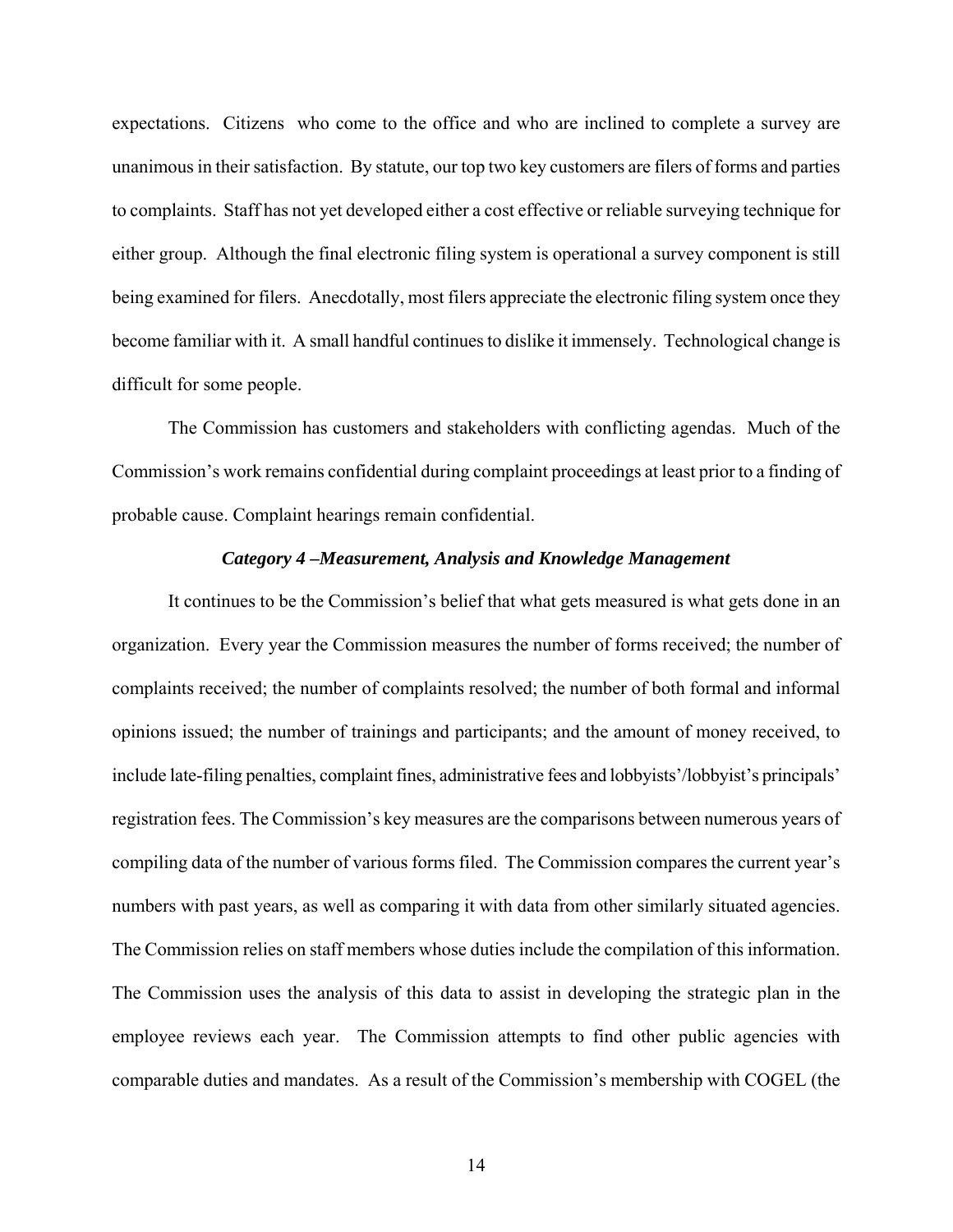Council on Governmental Ethics Laws), the Commission has found only one other state agency with similar areas of responsibility regarding state government: lobbying registration and disclosure; ethical rules of conduct; financial disclosure; and campaign practices and disclosure. The Commission also found a city agency with the same responsibilities and the analysis for both Kansas and Chicago appears in Category 7 Results. The compliance reports which are compiled monthly are maintained indefinitely, in that they become a part of the record of each Commission meeting. Meeting minutes with attachments dating back to the inception of the Commission in 1976 are archived and could be recovered if required. Cross training and reducing to writing the duties of each staff member are the means by which the Commission collects and maintains organization and employee knowledge. The Commission's small size lends itself to the identification and sharing of best practices among staff.

#### *Category 5 – Workforce Focus*

As noted before, the State Ethics Commission is a small state agency. The Executive Director speaks regularly to each employee. No performance raises were given in FY2011. Due to a termination, duties were re-distributed among the remaining employees with subsequent salary increases for increase in duties. The Commission continues to provide many non-financial rewards such as flexible scheduling; casual dress day on Friday for nine months of the year and during the summer months throughout the week; recognition of significant employment milestones; birthday celebrations; holiday meals together; lunch for staff in observance of Employee Recognition Week; and training.

Training was curtailed due to the worsening budget situation. The Executive Director and the investigators are certified law enforcement officers and they must participate in regular training sessions to maintain their certification. The Criminal Justice Academy provides this training at no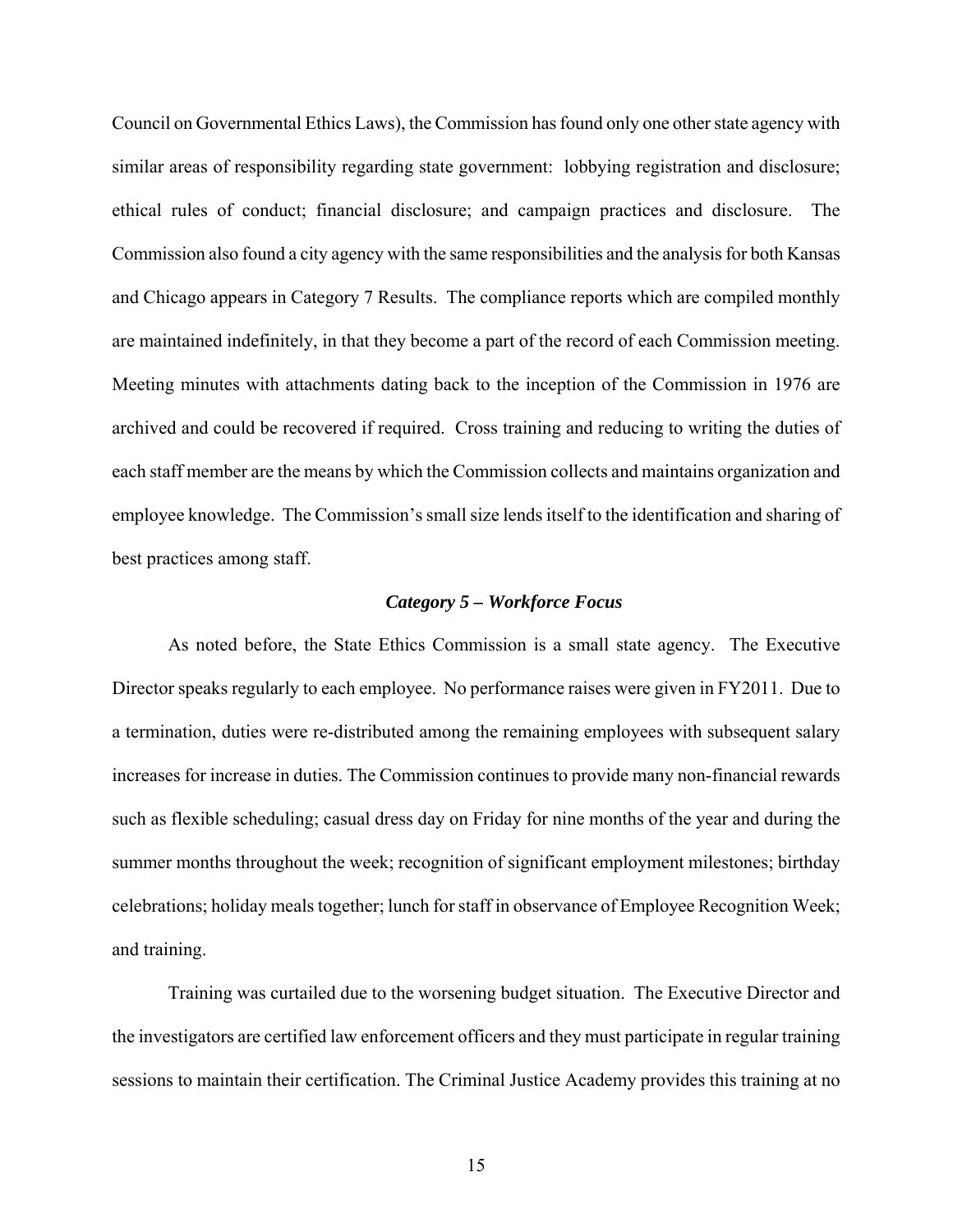charge to state agencies. General Counsel participates in a minimum of 14 hours of continuing legal education training each year. Staff has participated in the Certified Public Manager's course, Human Resource management courses and various computer classes. Before participating in training staff attempts to ensure that the training is applicable to the position of the staff member seeking training which ensures that the knowledge and skills gained in training are used.

The Employee Performance Management System provides an opportunity for the Executive Director and the employee to make changes to employee responsibilities in line with ongoing strategic goals and to revise position descriptions to accurately reflect actual duties. The process encourages high performance by realigning the position description and evaluation documents with the actual job responsibility.

The Commission, due to size, does not have a formal assessment method to obtain information on employee well-being and satisfaction. Cross training has ensured that internal promotions are smooth. The Commission does informally monitor employee well being and satisfaction through two key measures: staff longevity and turnover. Three quarters of the staff has been with the Commission between ten to twenty-five years. An employee was terminated in FY2011, but no grievance was filed. That employee's duties were spread among other employees and the position remains vacant.

The Commission's offices are located in a modern, private non-smoking office building. Adequate parking and lighting are provided. Staff members are encouraged to participate in the State's Preventive Partners programs, and to avail themselves of a gym located in the office complex. The agency's policies manual contains procedures to follow in the event of fire, tornado, and bomb threat. The agency's telephones are programmed for one touch dialing to 911. The agency's law enforcement personnel participate in all available terrorism training through SLED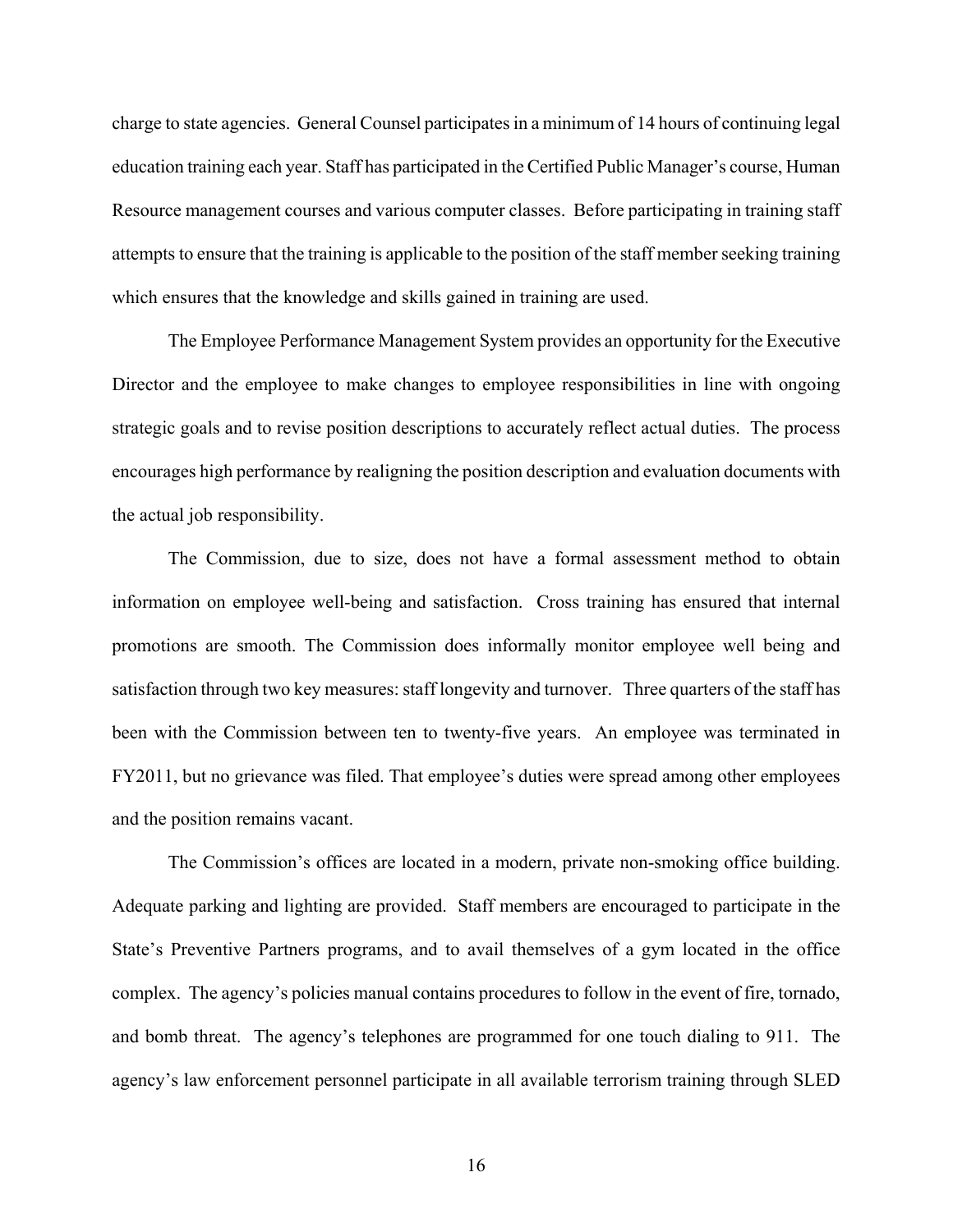and the Criminal Justice Academy.

#### *Category 6 - Process Management*

The Commission's core competency is the receipt of data, the organization of that data and the public reporting of that data. Technology has changed every aspect of that process. The Commission's key design and delivery processes must fit within the confines of the Commission's budget. Within these confines, the newest technology used by the Commission has been in previous years its web-site, but with the implementation of the final phase of the electronic filing system the Commission has embraced 21<sup>st</sup> century technology. Mandatory electronic filing means all Commission filers must use the electronic filing system for all forms, with no exceptions. A tremendous amount of staff time continues to be expended on the telephone explaining the electronic filing process and walking filers through the complete process.

The Commission's web-site includes all formal advisory opinions and a list of complaints resolved. Additionally, minutes from the Commission's bi-monthly meetings are also available online. These efforts are directed at making the Commission's web site more user-friendly; more responsive to the public's needs; and more cost effective to the Commission, i.e. reduction in printing and postage costs. Finally, the Commission's web-site provides the link to the electronic filing system available to all filers, as well as the public reporting link that provides instantaneous access to all forms filed electronically

The Commission's various measurements are not done on a day-to-day basis, but rather week-to-week and month-to-month based on the particular deadline. The Commission has a minimum of seven deadlines throughout the year with more during an election year. Paper forms dating to October 2007 have been filed by staff, so the requests for documents have plummeted. We look forward to the day when no forms sit in a filing cabinet.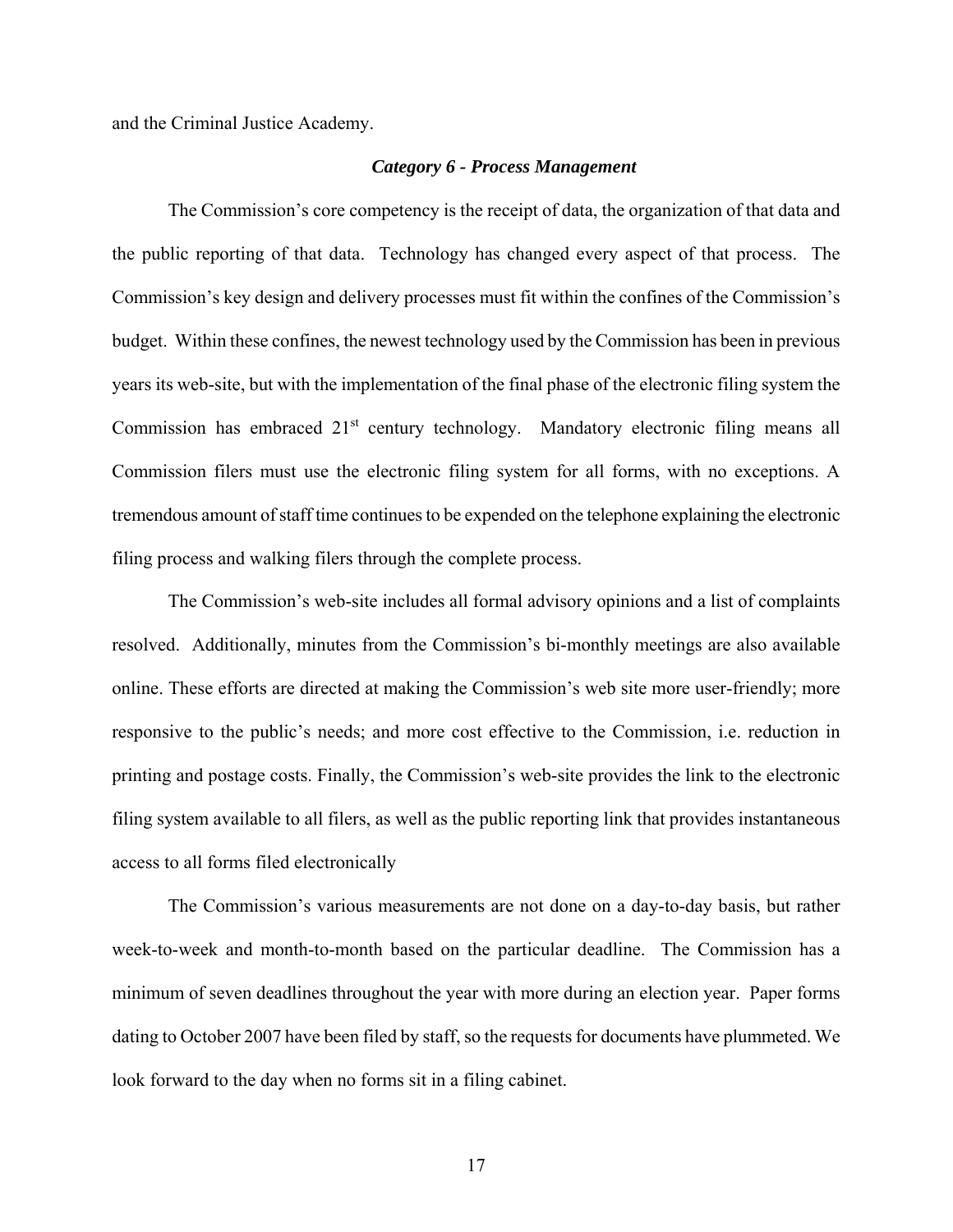The Commission is in the business of managing the information provided in the various forms received, as well as the enforcement of the Ethics Reform Act. The Commission reviews bimonthly the number of forms received in comparison to the previous year's filing period and the speed and thoroughness of auditing. The first year of mandatory electronic filing of the Statement of Economic Interests form by April 15, 2011 resulted in the largest volume of telephone calls for a 30 day period in the Commission's history.

The Executive Director meets with senior staff throughout the fiscal year to determine the adequacy of the present budget and what the future needs may be. This includes reviewing the status of the computer systems. Investigative costs are difficult to predict with any certainty. Noncompliance matters are quickly dealt with; however, complaints alleging violations of the Rules of Conduct or in-depth investigative audits of alleged campaign finance violations can require extensive investigative hours. FY 2011 investigations included Watson v. K. Ard, which took hundreds of investigative hours. The Commission's investigators coordinate many investigations with SLED, the State Grand Jury and the FBI. Reports resulting from criminal investigations are referred to the Attorney General's office or the appropriate circuit solicitor.

### *Category 7 - Results*

#### *(1) Lobbyist Registration and Disclosure*

The State Ethics Commission utilizes registration fees obtained from lobbyists and lobbyists' principals to administer this requirement. In FY2011, the State Ethics Commission received \$157,300.00 from these registration fees. This was an increase of \$13,000 from the previous year and marks an up-tick in fees, but it remains below the pre-recession registrations in FY2008.

Any person employed or retained to lobby for any person, group or business must register with the Commission within fifteen days after being employed or retained. Further, the person,

18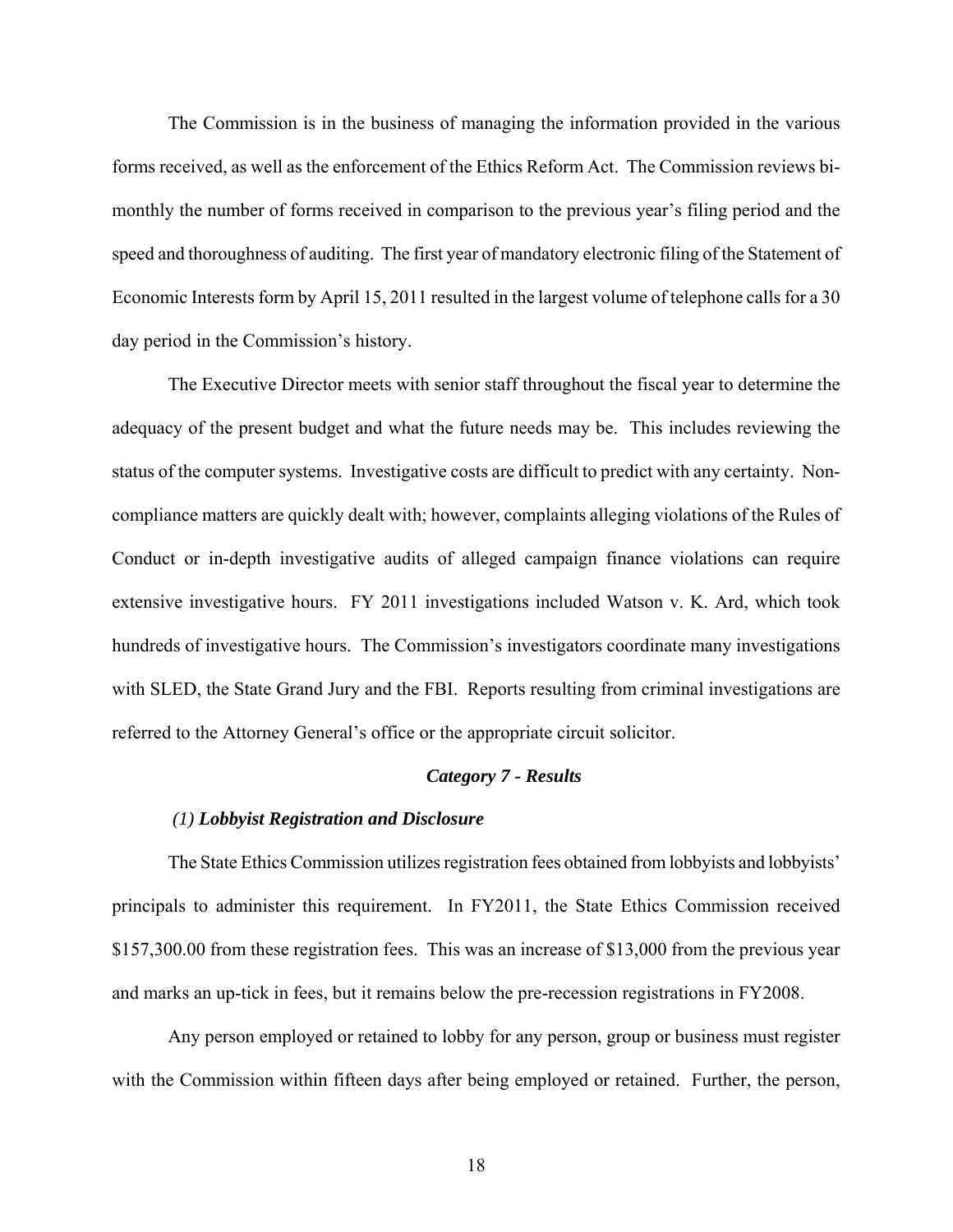group, or business which employs or retains a lobbyist must register within fifteen days after such employment or retention. Registered lobbyists and lobbyist's principals are subject to strict restrictions on their activities while they are registered. Both the lobbyists and lobbyist's principals must file disclosures of income and expenditures by June  $30<sup>th</sup>$  for the period January 1<sup>st</sup> through May  $31^{st}$ , and by January  $31^{st}$  for the period June  $1^{st}$  thru December  $31^{st}$ . Registrations and disclosures are available for public inspection on the Commission's web-site. Registrations and disclosures totaled 4306 in FY2011, a decrease over FY2010. Many lobbyists and principals terminated their registrations in May 2010, so no second period disclosure was required.

### *(2) Ethical Rules of Conduct*

The Ethics Reform Act provides certain standards for public officials and public employees, centered around prohibitions against the use of the public position to affect the officeholder's or employee's economic interests, those of immediate family members, or businesses or individuals with whom the person is associated. These standards prohibit the misuse of public resources and confidential information, nepotism, revolving door contracts, receipt of compensation to influence official actions, and representation restrictions. Penalties for violations of the Act range from administrative penalties, including public reprimands and civil fines of up to \$2000 per violation, to criminal penalties ranging from \$5000 and one year in prison to \$10,000 and ten years in prison.

#### *(3) Financial Disclosure*

Certain public officeholders, to include all public officials, either elected or appointed; candidates; public members of state boards; chief administrative officials or employees; chief procurement officials or employees; and chief finance officials or employees must file a Statement of Economic Interests forms at specified times to include an annual update by April 15<sup>th</sup>. In FY2011, approximately 7971 Statement of Economic Interests forms were filed. This is a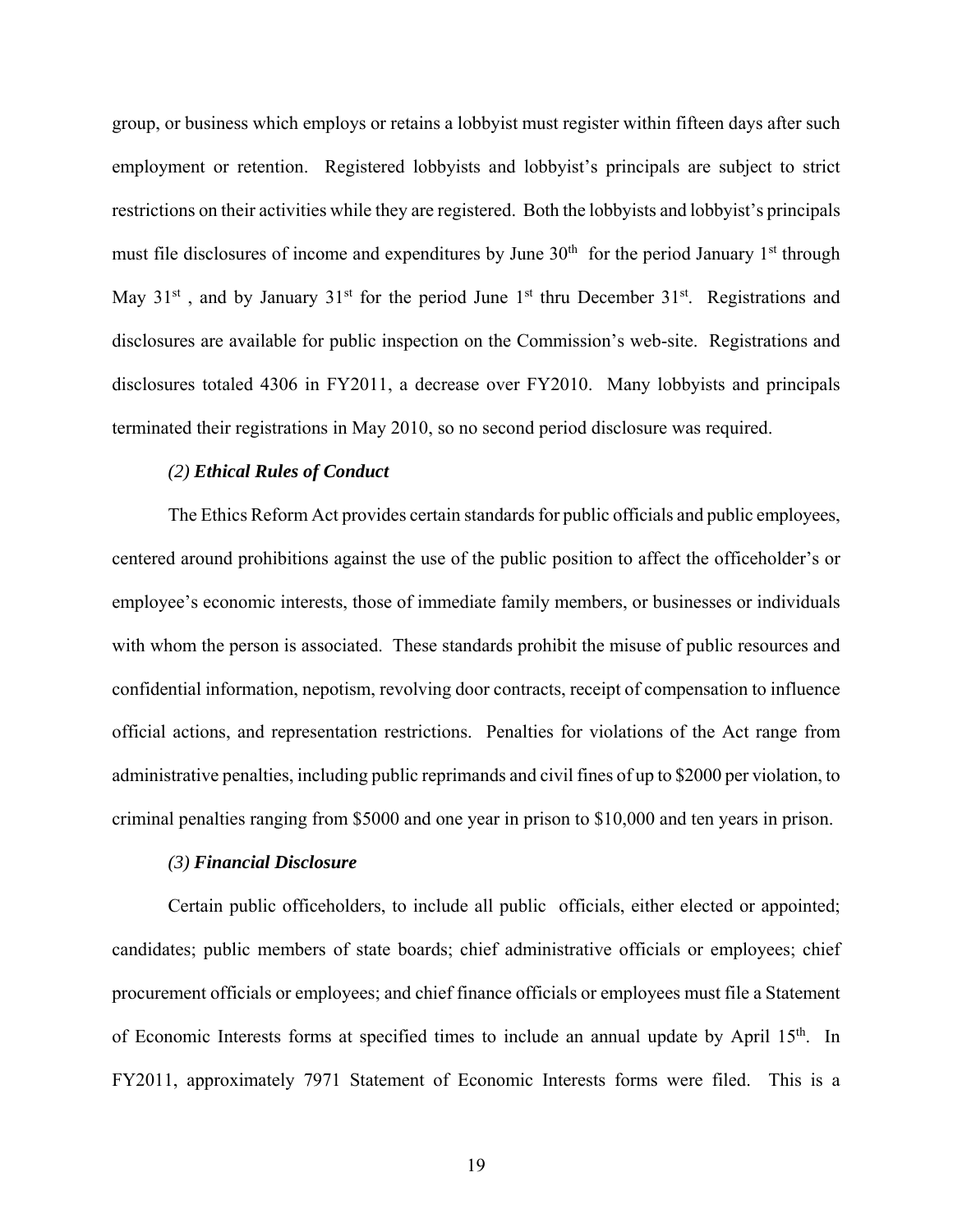significant decrease over last year and is directly related to it being an off-election year. Staff stressed in training and correspondence with municipalities, counties, school districts and other public entities those individuals required to annually file Statement of Economic Interests forms. Notice of filing requirements of annual SEIs was made by e-mail. Staff will continue to provide written yearly notice to the various governmental entities, but for individual filers e-mail will be the notice format, thus saving significant Commission resources.

# *(4) Campaign Practices and Disclosure*

Candidates and committees are required to file disclosure of their campaign finance activities. They are subject to contribution limitations, restricted use of campaign funds, and proper accountability. In FY2011 approximately 6097 campaign disclosure forms were received and audited when flagged by the system.

To follow is a review of ten years of Commission activity.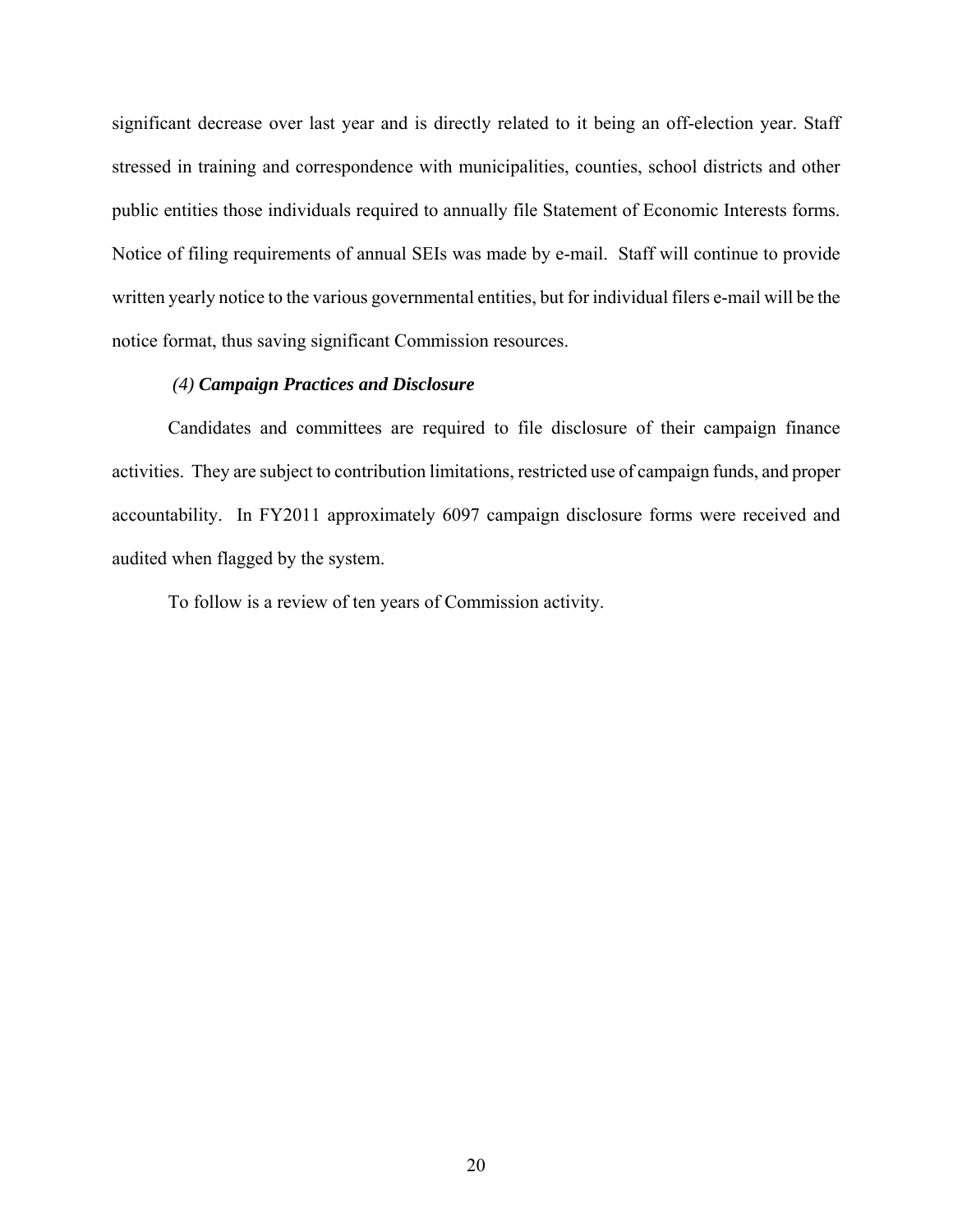|                                                          | <b>FY02</b> | <b>FY03</b> | <b>FY04</b> | <b>FY05</b> | <b>FY06</b>    | <b>FY07</b> | <b>FY08</b> | <b>FY09</b> | <b>FY10</b> | <b>FY11</b>    |
|----------------------------------------------------------|-------------|-------------|-------------|-------------|----------------|-------------|-------------|-------------|-------------|----------------|
| <b>COMPLAINTS</b>                                        |             |             |             |             |                |             |             |             |             |                |
| Filed                                                    | 124         | 138         | 111         | 136         | 136            | 125         | 133         | 139         | 140         | 100            |
| Final Disposition                                        | 136         | 92          | 110         | 112         | 152            | 116         | 111         | 119         | 154         | 86             |
| On Hand                                                  | 27          | 73          | 44          | 58          | 22             | 33          | 35          | 44          | 43          | 54             |
| <b>ADVISORY OPINIONS</b>                                 |             |             |             |             |                |             |             |             |             |                |
| Formal                                                   | 12          | 6           | 3           | 3           | $\overline{4}$ | 9           | 8           | 5           | 3           | $\overline{4}$ |
| Informal                                                 | 121         | 54          | 68          | 73          | 64             | 65          | 54          | 45          | $165*$      | 385            |
| <b>FORMS</b>                                             |             |             |             |             |                |             |             |             |             |                |
| <b>Statement of Economic Interests</b>                   | 8,410       | 8,970       | 9104        | 8776        | 9402           | 9430        | 9182        | 7368        | 9059        | 7971           |
| Campaign Disclosure Form                                 | 3,963       | 4,658       | 4873        | 5158        | 6499           | 5030        | 5563        | 6319        | 5702        | 6097           |
| Lobbyist/ Lobbyist's Principal<br>Registration & Reports | 4,349       | 4,527       | 4445        | 3542        | 4984           | 4803        | 5525        | 4746        | 4643        | 4306           |
| <b>TRAINING SESSIONS</b>                                 |             |             |             |             |                |             |             |             |             |                |
| Conducted                                                | 17          | 20          | 19          | 16          | 30             | 28          | 28          | 29          | 35          | 28             |
| Participants                                             | 954         | 961         | 530         | 1724        | $1276**$       | $1640**$    | 1294**      | 979**       | $1073**$    | 1,454          |

### **LEVELS OF PERFORMANCE-FY2002 TO FY2011**

\*Staff began counting informal opinions requested by e-mail in May 2010. Written requests have decreased significantly, while e-mail requests have skyrocketed.

\*\*The number of participants for FY2011 reflected in the chart represents those individuals actually present during training programs. The number does not represent the hundreds of newly appointed county and city planning officials and newly hired employees who continue to receive the ethics training from programs taped in FY2006.

**Performance levels and trends for the key measures of customer satisfaction and dissatisfaction:** 

Training is essential to the four million residents of the State where approximately 230,000 citizens are engaged in government employment and approximately 10,000 are engaged in government service. As part of its public mission, the Commission feels that it is vital to educate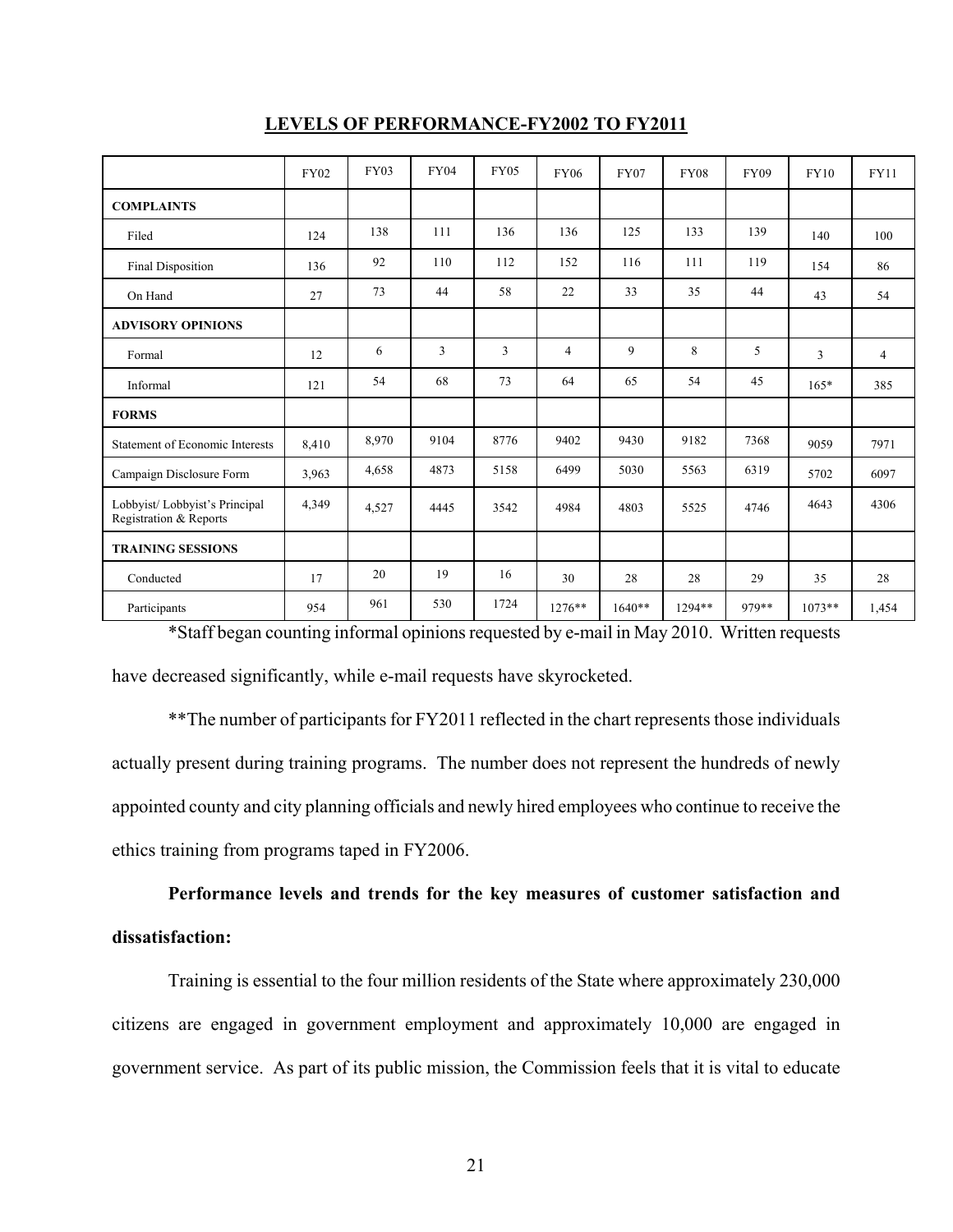public officials, public members, public employees and the general public regarding the standards of conduct and disclosure requirements of the Ethics Reform Act. Whenever possible, as personnel and resources are available, staff conducts training for its various customers throughout the state. Customers receiving training in FY 2011 included elected officials, public employees of both cities, counties and the state, candidates and attorneys.

Hand-in-hand with training is the advisory nature of the Commission's responsibility. The Commission advises its customers concerning the intricacies of the law through both informal and formal opinions. Staff answers approximately 500 telephone inquires per month. The Commission's policy of issuing informal opinions provides more timely advice to its customers. This advice is based on prior opinions, decisions, and staff experience and interpretation of the statute. The Commission has established the objective of responding to all informal advisory opinions within seven calendar days. This target is met approximately 99% of the time and when it cannot be met the requestor is informed of the delay and when to anticipate his opinion. Formal opinions are handled as expeditiously as possible at regularly scheduled Commission meetings. The advice given, either written or verbal, provides information to the various customers of the Commission.

The Commission continues with two part-time investigators in order to continue its commitment to the timely investigation of alleged violations of the Ethics Reform Act, which is a key component of the Act and where the Commission's involuntary customers appear. A due process procedure is established in the statute and staff has worked to reduce the completion time from the receipt of a complaint to final disposition. Non-compliance matters, from issuance of complaint to final disposition, take approximately four months. Other complaints' completion times were approximately six months, but can be as long as nine to twelve months in duration.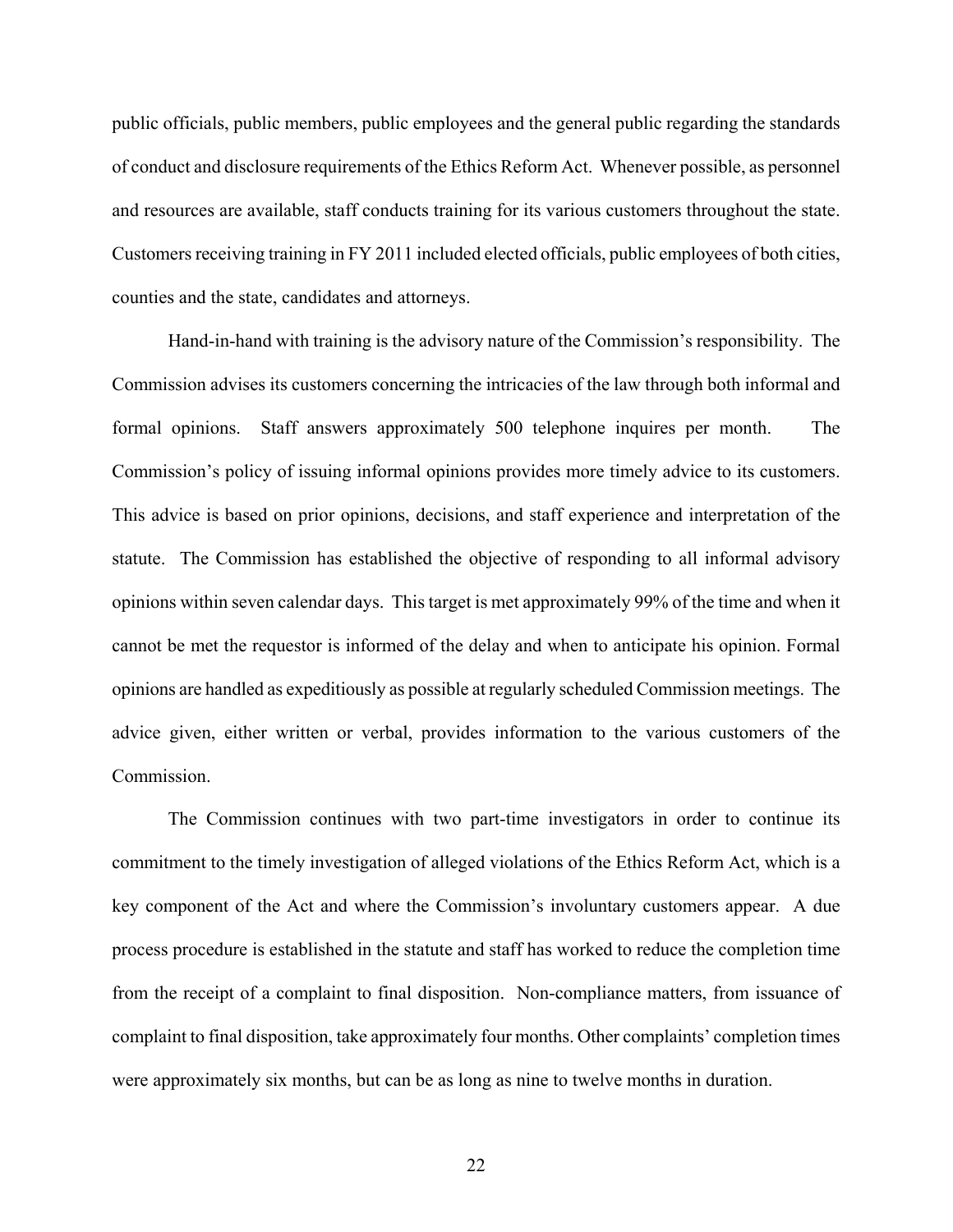Of the 86 complaints resolved in FY2011, approximately thirteen complaints were resolved by consent orders.Thirty-one hearings were held. Fines and administrative fees of \$4,435.00 were collected.Fourteen complaints were dismissed at the fact sufficient stage and 18 were dismissed for lack of probable cause.The remaining ten complaints were either waived due to compliance or extenuating circumstances or withdrawn by the complainant or the Commission.In addition, the Commission collected \$84,983.45 in late filing penalties for failing to timely file Statement of Economic Interests forms, Campaign Disclosure forms, and lobbyist and lobbyist's principal reports. The Department of Revenue's Set-off Debt program collected an additional \$1,892.00 in late filing penalties. The Department of Revenue's GEAR program collected an additional \$29,191.47 in late filing penalties through the garnishment of wages. The Commission continues to emphasize the timely enforcement of disclosure deadlines.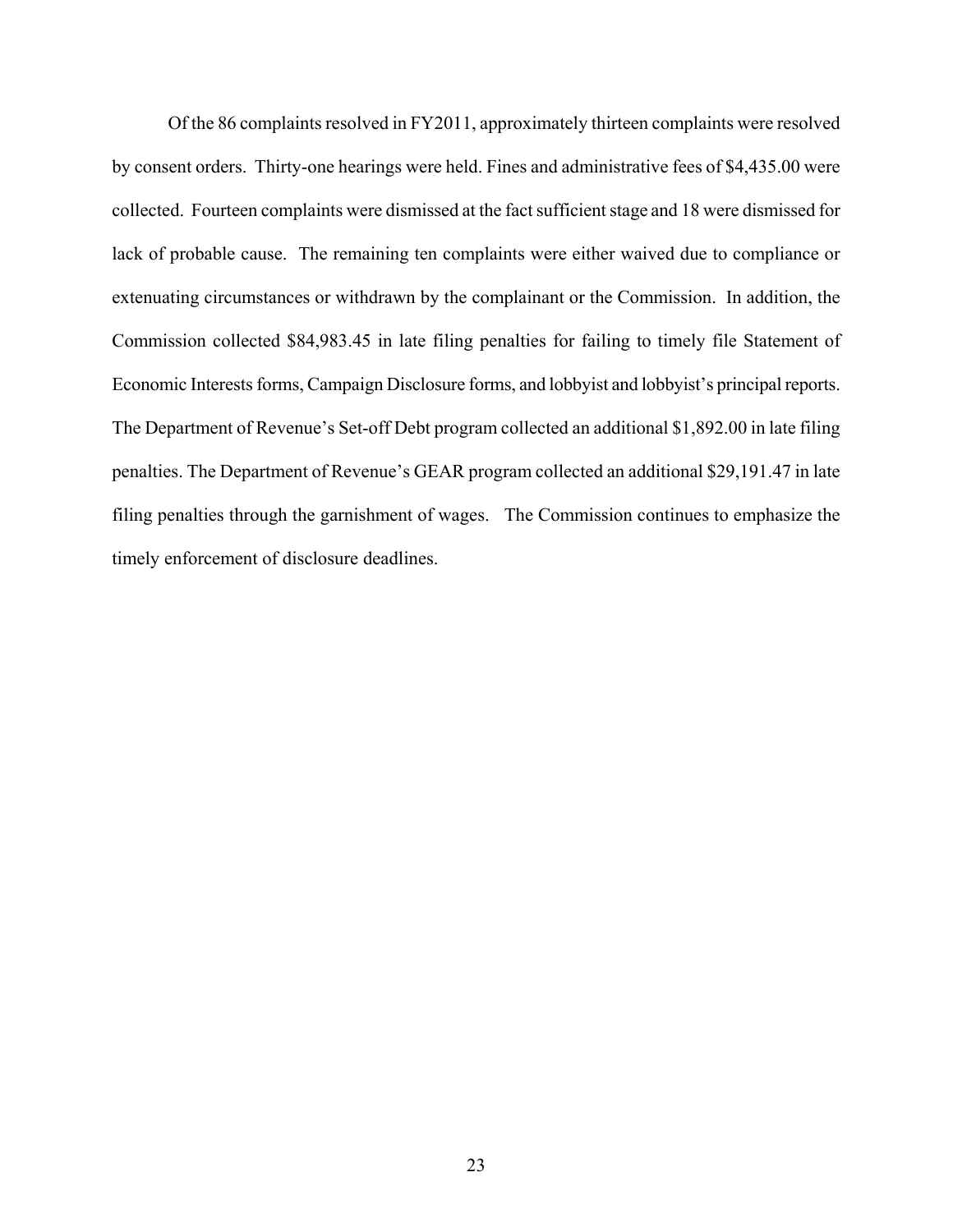#### **FY2011 FY2010 FY2009 FY2008 FY2007 FY2006 FY2005 Increase (Decrease ) Complaints**  Received 100 140 139 133 125 136 136 (40) Final Disposition  $86$  154 119 111 116 152 112 (68) Pending 54 43 44 35 33 22 58 9 **Forms**  Statement of Economic Statement of Economic 7971 9059 7368 9182 9430 9402 8776 (1088) Campaign Disclosure form 6097 | 5702 | 6319 | 5563 | 5030 | 6499 | 5158 | 1205 Lobbyist/Lobbyist's Principals' Registration & Reports 4306 | 4643 | 4746 | 5255 | 4803 | 4984 | 4243 | 337) **Opinions**  Formal 4 3 5 8 9 4 3 1 Informal 1385 165 45 54 65 64 73 220 **Training**  Training Sessions 28 35 29 28 28 30 16 (7) # Trained 1454 1073 979 1294 1640 1276 1724 381

# **LEVELS OF PERFORMANCE**

The report shows the current level of performance in the four key areas. They include:

By and large the changes from one year to the next are minimal and those significant percentage changes reflect activity over which the Commission has minimal control. Training is contingent on requests. In FY2011 training sessions remained high. Formal advisory opinions increased by one. Staff continued to reduce the response time in the issuance of informal advisory opinions and to publicize the availability of formal opinions on its website. All formal advisory opinions are on the Commission's web-site which has led to an overall decrease in the number of formal opinions in the last several years. The informal opinion number has more than doubled, which is a result of including e-mail requests for informal opinions.

 The City of Chicago Board of Ethic's key responsibilities mirror the four distinct responsibilities of the Commission: lobbying registration and disclosure; ethical rules of conduct; financial disclosure; and campaign practices and disclosure.The Board of Ethics in providing advice responds to inquiries (verbal responses) and cases (written responses).The Board of Ethics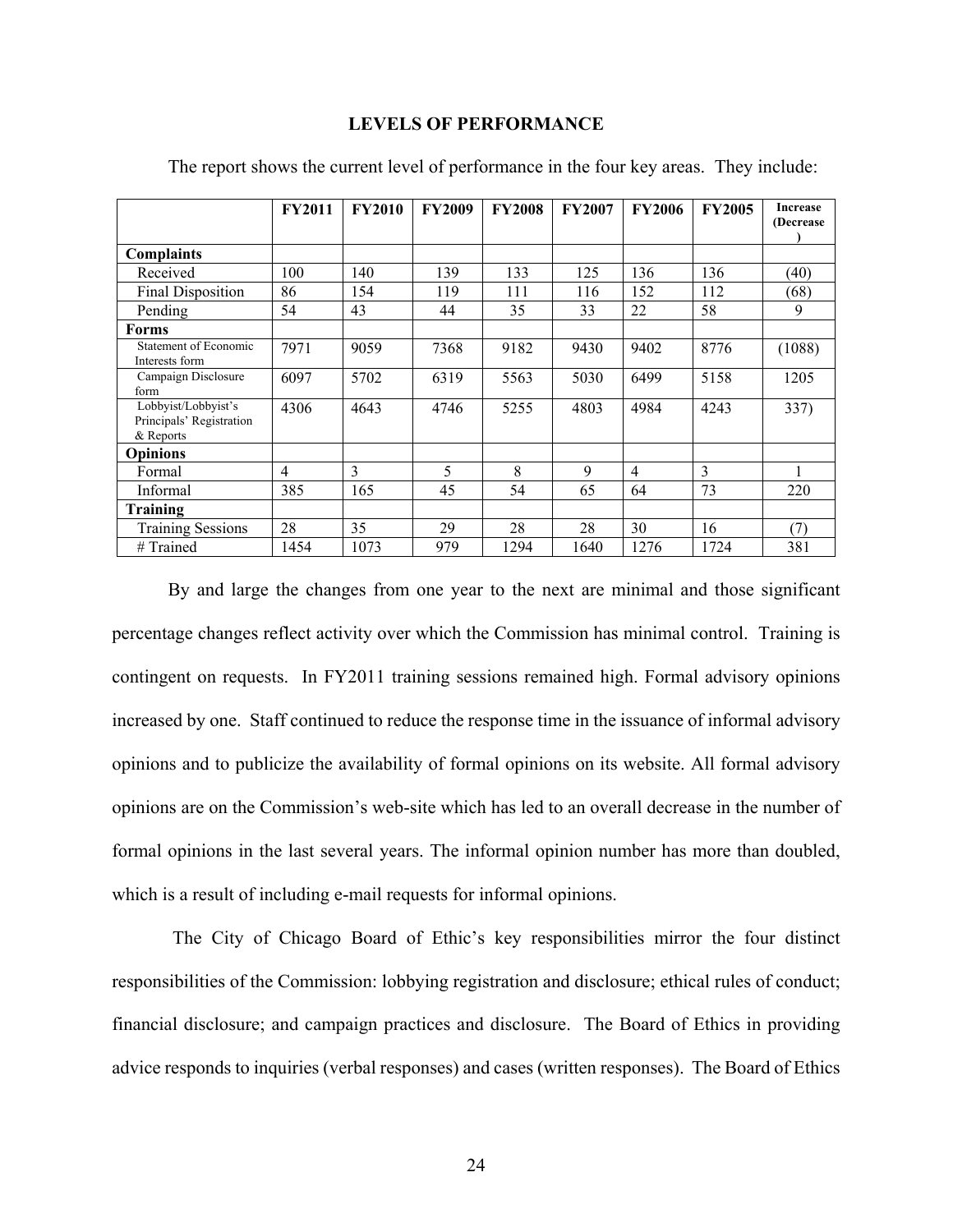handled more than 5,400 inquiries in FY2010 and 69 cases. The Board of Ethics' staff is seven FTEs. Its budget is significantly larger at approximately \$562,814.00, although it is a nearly \$55,000 decrease from the previous year.

Complaint matters relating to disclosure have remained the largest percentage of complaints. The Commission received 100 complaints, of which 43 were related to disclosure, and resolved 86 complaints, of which 35 were related to disclosure. The Commission continues to meet its goal of timely prosecuting non-compliance matters to avoid a backlog.

Our compliance rate continues to be approximately 96% after the initial notice of no filing. Late-filers have been penalized administratively. The Kansas Governmental Ethics Commission enforces the Campaign Finance Act and State Governmental Ethics Law primarily on the state level to include House, Senate and Judicial officials and to a very limited extent on the local level. In FY2010, the Kansas Governmental Ethics Commission received 1170 campaign finance forms in an election year and 9519 financial disclosure forms. Lobbyists file in Kansas, but their principals do not. Five hundred twenty lobbyists registered in FY2010, but like South Carolina, Kansas lobbyists register for many different principals. Kansas received 1495 registrations in FY2010. Lobbyists are required to file an expenditure report six times a year if they have expended in excess of \$100 during the reporting period, which explains its receipt of 4826 lobbyists' reports. Kansas experienced a decrease in the number of lobbyist and the Commission experienced a increase.

#### **Performance levels and trends of financial performance:**

Since September, 2000, the Commission has ceased printing forms. Forms were downloaded from the web site. As a result of H3066 only three forms remain on the web-site: the complaint form, a candidate's roster for election officials and a successful candidates list for elections officials. This results in a savings of materials, equipment use, personnel time and postage. Additionally,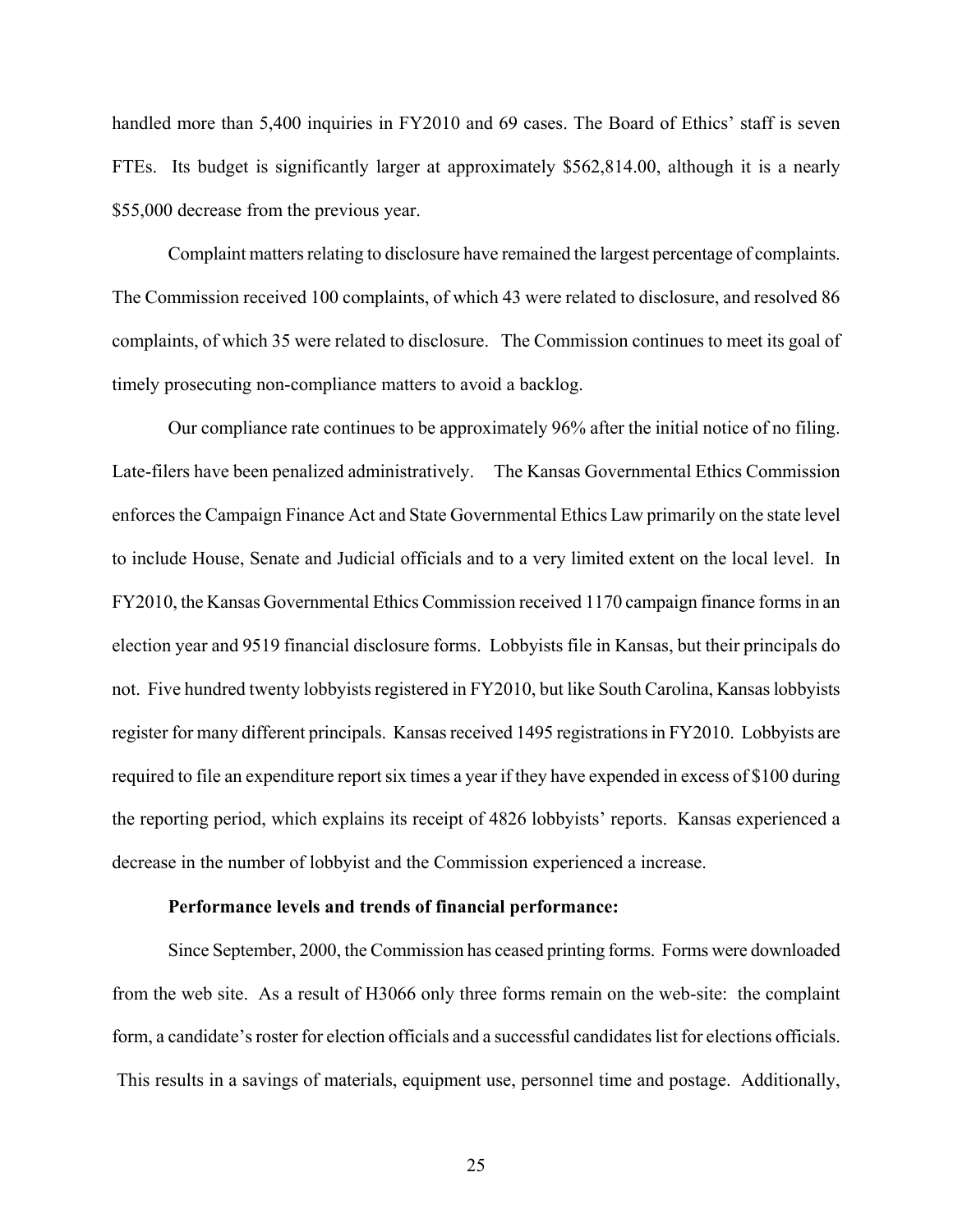minutes from the Commission's bi-monthly meetings are also available online. These efforts are directed at making the Commission's web site more user-friendly, more responsive to the public's needs and more cost effective to the Commission. The electronic filing system has decreased the use of staff time for responding to requests for documents, as well as, exponential savings on printer wear and tear and paper usage.

#### **Performance levels and trends for the key measures of workforce engagements, etc.:**

The Employee Performance Management System provides an opportunity for the Executive Director and the employee to make changes to employee responsibilities in line with ongoing strategic goals and to revise position descriptions to accurately reflect actual duties. The process encourages high performance by realigning the position description and evaluation documents with the actual job responsibility.

# **Performance levels and trends for the key measures of organizational effectiveness/operational efficiency and work system performance:**

The Commission's launch of the electronic filing system has completely changed the nature of this organization's receipt of data and we have been in flux ever since. For the first time in ten years of maintaining this data, all forms received, either electronically or on paper, were audited and filed electronically. The timeliness of electronically filing the paper reports allows the public easier, quicker and less expensive access to data of interest to them.

# **Performance levels and trends for the key measure of regulatory/legal compliance and community support:**

The Commission has no regulatory/legal compliance with which to comply, so no key measures are collected.